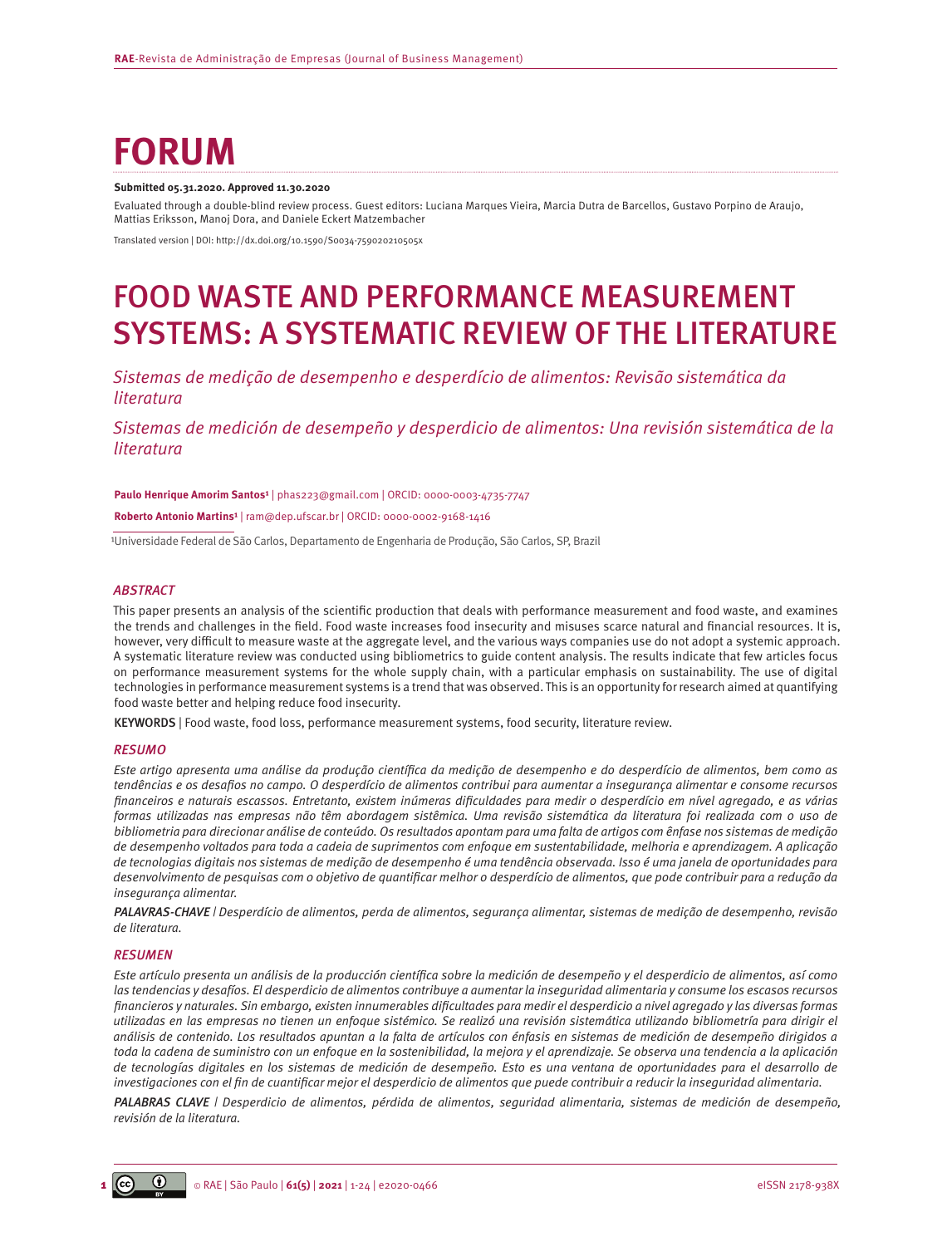# **INTRODUCTION**

Food waste occurs in the entire supply chain, from agricultural and livestock production to final consumption. With a focus on water waste, one of the first studies estimated that half of the food produced is wasted [\(Lundqvist, Fraiture, & Molden, 2008\)](#page-21-0). The global estimate that is most cited in the literature, however, is that approximately one third of the food produced for human consumption is wasted, which equates to about 1.3 billion tons per year, while more than 820 million people go hungry [\(Gustavsson, Cederberg, Sonesson,](#page-20-0) [Otterdijk, & Meybeck, 2011; Food and Agriculture Organization of the United Nations \[FAO\], 2019\).](#page-20-0) Another study corroborates the previous estimate for food with an agricultural origin [\(Kummu et al., 2012\)](#page-21-0). The UN Food and Agriculture Organization (FAO) has been coordinating an effort aimed at measuring food waste worldwide. This is necessary because of the growth in the global population, which is expected to reach almost 10 billion people by 2050, and will demand an increase in the food available for consumption [\(Searchinger et al.,](#page-22-0) [2018\).](#page-22-0) Although population growth occurs mainly in developing countries, developed nations are also facing food insecurity problems associated with distributing food to everyone [\(Buzby & Hyman, 2012\)](#page-19-0). As a result, just increasing production and reducing waste are not enough. It is imperative to ensure food availability and economic and physical access to it [\(FAO, 2008\).](#page-20-0) The efficient use of agricultural land and water, and biodiversity conservation are also global challenges caused by population growth [\(Lundqvist et al., 2008;](#page-21-0)  [Tscharntke et al., 2012\)](#page-21-0).

Food waste is a central issue because of the financial and natural resources spent on food production, storage and transportation [\(Buzby & Hyman, 2012; Gustavsson et al., 2011\)](#page-19-0). An example of this is annual water and fossil fuel consumption [\(Hall, Guo, Dore, & Chow, 2009; Lundqvist et al., 2008\)](#page-20-0). It is also vital to consider water scarcity in order to forecast a realistic and desirable consumption level for food production [\(Lundqvist](#page-21-0) [et al., 2008\).](#page-21-0) Awareness of such losses is critical for reducing food waste and increasing efficiency in food supply chains. Negative externalities during the life cycle also affect society and the environment through greenhouse gas emissions, air and water pollution, soil erosion, salinization, and nutrient depletion [\(Buzby](#page-19-0) [& Hyman, 2012\)](#page-19-0).

Until 2009, food waste had not been a central issue in the food security debate [\(Hall et al., 2009\)](#page-20-0). There are numerous possible causes of food waste, and they are highly dependent on the socioeconomic and cultural context in which the food chain actors operate [\(Cicatiello, Franco, Pancino, & Blasi, 2016\).](#page-19-0) In almost all countries it is hard to estimate food waste at the national level [\(Hall et al., 2009\)](#page-20-0). The data are scarce, dispersed, of poor quality, or of limited representativeness, which makes it crucial to improve data sources and to overcome the challenges of collecting the data [\(FAO, 2019\).](#page-20-0) Overcoming these challenges will allow the "food loss index" (Indicator 12.3.1.a) and "food waste index" (Indicator 12.3.1.b) of the "Consumption and Responsible Production" Sustainable Development Goal, of the 2030 Agenda proposed by the 193 UN member countries to be measured. The UN recognizes that one of humanity's contemporary challenges is ensuring sustainable global food production. Reducing food waste, therefore, is one of the goals for achieving a more sustainable world by 2030 [\(Department of Economic and Social Affairs, 2016; West et al., 2014\)](#page-20-0).

If it is difficult to quantify losses and waste on a worldwide level precisely, the same applies to supply chains and companies, because the performance measures currently used do not help identify the causes of waste, since they only measure cost, efficiency, and availability [\(Kaipia, Dukovska-Popovska, & Loikkaken, 2013\)](#page-21-0).

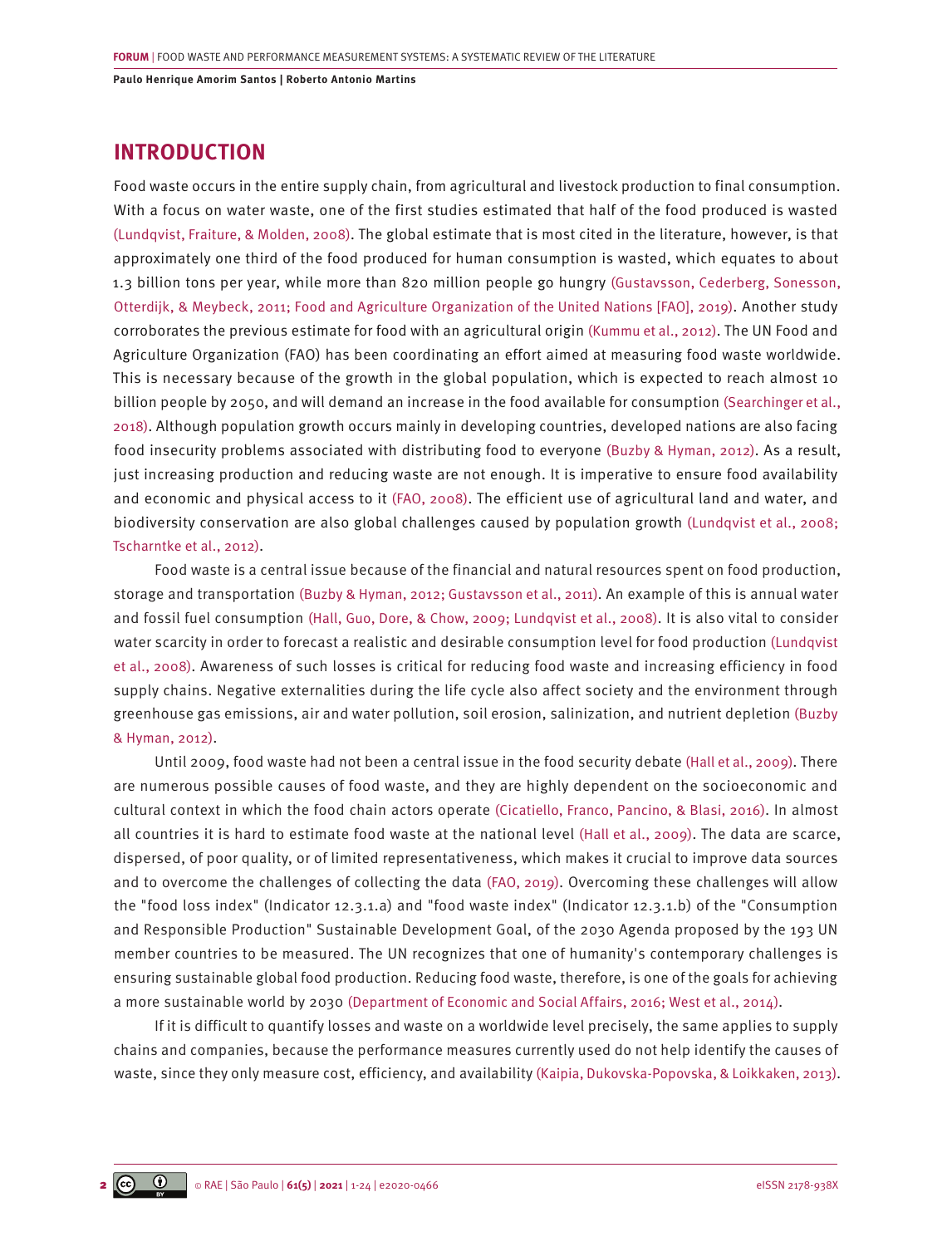Therefore, undertaking research into the performance of sustainable supply chains is important [\(Kaipia et al.,](#page-21-0) [2013\)](#page-21-0). The situation has changed little; waste management in the agri-food supply chain is still a promising subtopic for sustainable food supply chain studies [\(Luo, Ji, Qiu & Jia, 2018\).](#page-21-0)

There is a lack of a systematic literature review that addresses food waste from the perspective of performance measurement systems. In this article, performance measurement systems (PMSs) is the process used for defining objectives, developing a set of performance measures, and collecting, analyzing, reporting, interpreting, reviewing and acting based on performance information [\(Bititci, Bourne, Cross, Nudurupati, &](#page-19-0) [Sang, 2018\).](#page-19-0) We pose and address, therefore, two research questions:

- QP1: What is the current state of scientific research into performance measurement systems for measuring food waste?
- QP2: What are the challenges and trends in implementing performance measurement systems for measuring food waste?

This paper aims to scrutinize the intellectual production dealing with performance measurement in measuring food waste, focusing on impacts and trends from a systematic literature review perspective.

# **THEORETICAL BACKGROUND**

The two constructs that underlie this paper are food waste and performance measurement systems. We now provide a short review of the literature on those topics.

# Food waste

There are no universally-standard definitions of food waste and food loss in literature [\(Buzby & Hyman, 2012\).](#page-19-0) Food loss is the decrease in the quantity and quality of food, making it inadequate for human consumption. Food loss normally occurs at different stages in the agri-food supply chain [\(Parfitt, Barthel, & Macnaughton, 2010\).](#page-22-0) Food waste is a food loss fraction, consisting of residue with a high organic concentration. Waste is generally derived from the processing of raw materials, resulting in secondary products in a liquid or solid form [\(Galanakis, 2012\)](#page-20-0). For other authors, waste is losses at the end of the food supply chain (retail and final consumption), related to the behaviors of retailers and consumers [\(Parfitt et al., 2010\)](#page-22-0). In this article, food waste includes low-quality products (rejected by the consumer) and waste generated during processing [\(Waarts et al., 2011\).](#page-23-0) Finally, food waste measurement focuses only on products consumed by humans, excluding animal feed and the inedible parts of products [\(Parfitt et al., 2010\)](#page-22-0).

In 2015, the United Nations published the 2030 Agenda for Sustainable Development that includes 17 Sustainable Development Goals (SDG), the aim being to raise awareness and lead international community actions over the next 15 years (2016-2030). The main performance measures for Objective 12, "Consumption and Responsible Production" are the food loss index (Indicator 12.3.1.a) and the food waste index (Indicator 12.3.1.b). Figure 1 gives the scope of the food supply chain considered by the SDG indices, whose objective is to enable policymakers to analyze the positive and negative trends in food waste by comparing it with the baseline to encourage improvements.

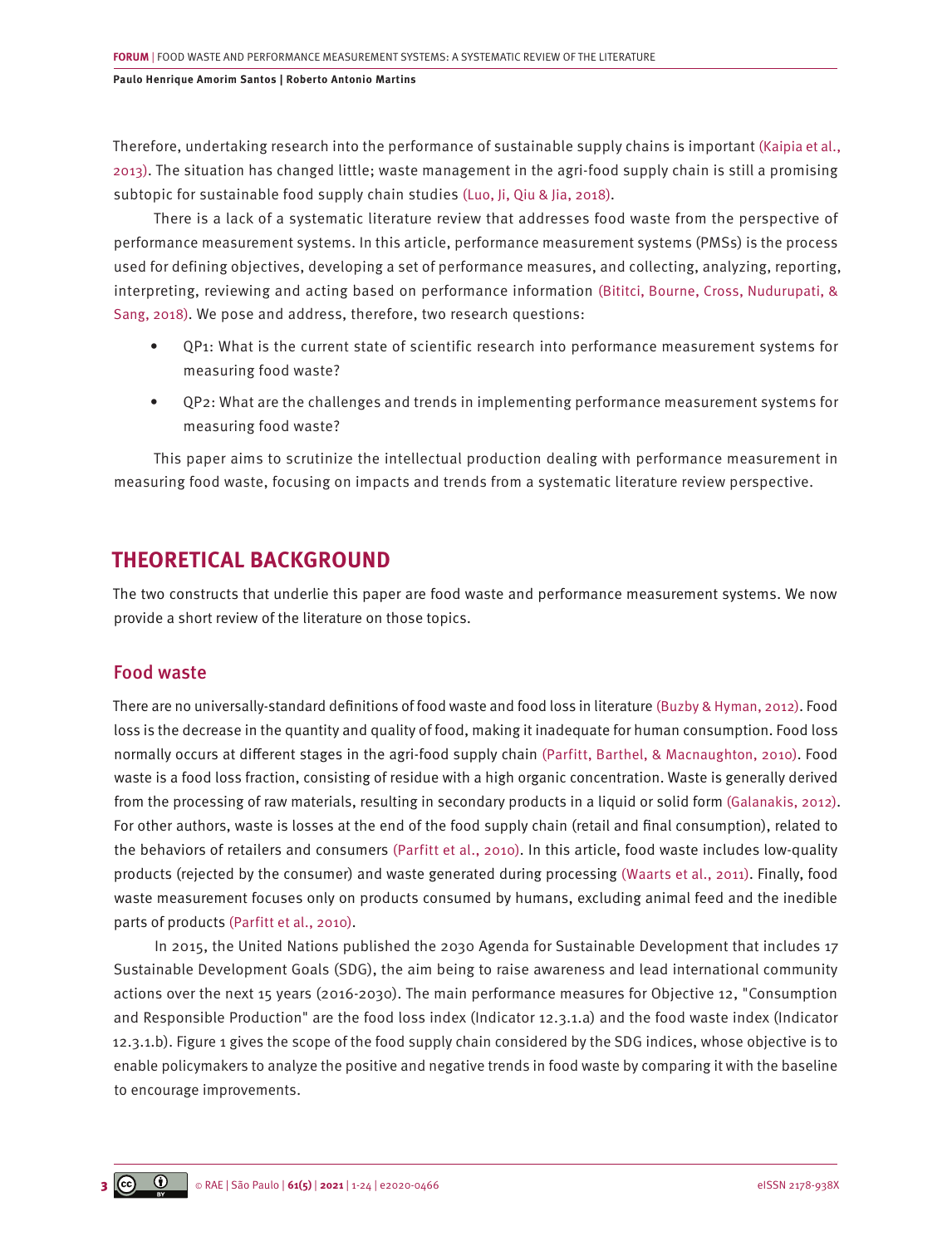

## Figure 1. Food loss index scope along the food supply chain

Source: FAO (2019).

The FAO provides the Technical Platform on the Measurement and Reduction of Food Loss and Waste that facilitates food waste prevention, and the measurement and reduction of waste at the local, regional and national levels [\(FAO, 2017\).](#page-19-0) Countries with the largest food surpluses tend to waste more [\(Stuart, 2009\).](#page-22-0) In middle- and high-income countries, food is mainly wasted at the consumption stage when people dispose of food even if it is still suitable for human consumption. The percentage of food waste that occurs before the food reaches the retail area is around 13.8% [\(FAO, 2019\).](#page-20-0) Based on a sample of 27 European countries, the European Commission (EC) estimated that  $42\%$  of food waste is produced by households, while 39% occurs in industry,  $14\%$  in the food service sector, and the remaining 5% in retail and distribution sectors [\(EC, 2010; Mirabella, Casstellani, & Sala,](#page-19-0) [2014; Raak, Symmank, Zahn, Aschemann-Witzel, & Rohm, 2017\).](#page-19-0) Approximately 30 to 40% the food is wasted in developed and developing countries, although the causes of waste are very different [\(Godfray et al., 2010\).](#page-20-0) In lowincome countries, losses are much higher in the adjacent stages after the post-harvest period, while in developed countries, the greatest potential for reducing food waste lies in retail, food services, and in consumers' homes [\(Parfitt et al., 2010\).](#page-22-0) Waste in South Africa is about 9.04 million tons per year [\(Oelofse & Nahman, 2013\)](#page-22-0), while in Brazil it is 82.20 million tons per year [\(Dal'Magro & Talamini, 2019\)](#page-19-0). Although food waste is present at all stages in the supply chain, the cause of food waste is often not at the same stage as where the waste was identified [\(Raak et al., 2017\)](#page-22-0).

Food goes through several stages along the entire supply chain, from raw material production, processing and distribution to consumers. A quarter of the food is wasted in the supply chain due to physical damage to products or packaging, insect-related causes, and attack by microorganisms. Blackouts, equipment defects, waste from technical operations, human error, logistical limitations, hygiene regulations, and presumed causes of safety risks are other sources of food waste [\(Raak et al., 2017\).](#page-22-0) Ineffective cold chains have recently been the cause of much of the food waste [\(Jedermann, Nicometo, Uysal, & Lang, 2014\)](#page-20-0). It is worth mentioning that the three main food groups in terms of the value of the food lost at the end of the chain are: meat, poultry and fish  $(41%)$ ; vegetables (17%); and dairy products (14%) [\(Buzby & Hyman, 2012\).](#page-19-0)

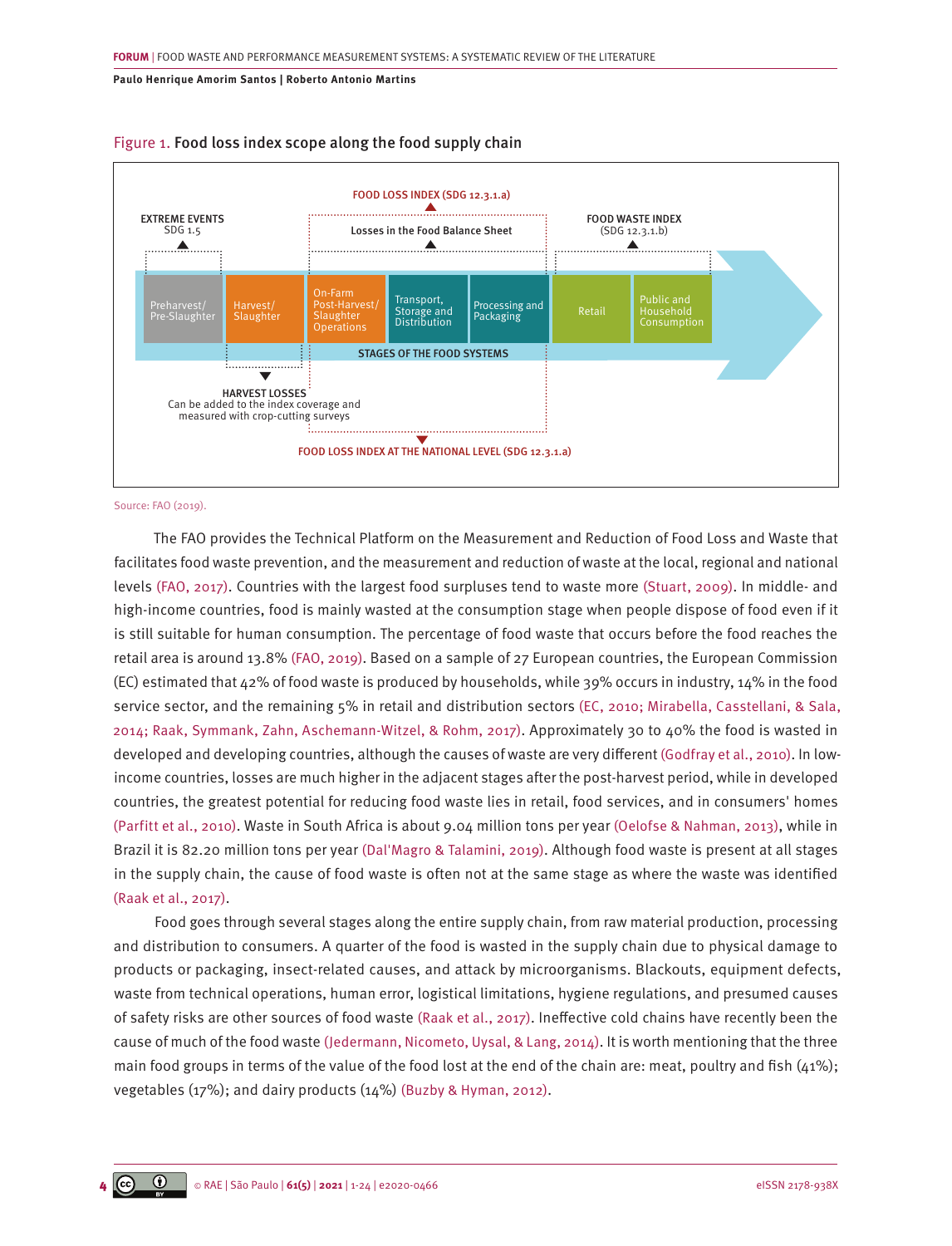Reducing waste at each stage of the supply chain can reduce the total loss by 50%. This would help improve the food available to meet the future demands of approximately one billion people [\(Kummu et al., 2012\).](#page-21-0) The use of technology, such as radio frequency identification, can also improve supply chain management, particularly for perishable goods. Data gathered by sensors and Internet of Things devices can help predict shelf-life throughout the supply chain.

Besides social factors and the depletion of natural and financial resources, food waste has an extreme impact on the environment and affects sustainability, a critical performance dimension in food supply chain management [\(Cicatiello et al., 2016; Kaipia et al., 2013\).](#page-19-0) Food waste also contributes to the excessive consumption of fresh water and fossil fuels, which added to methane and CO<sub>2</sub> emissions from food decomposition, have a negative effect on global climate change [\(Hall et al., 2009\).](#page-20-0) Food processing residue also requires treatment to minimize and prevent negative environmental effects due to its disposal [\(Galanakis, 2012\)](#page-20-0). Incineration with other waste is a common disposal method of food waste, which is used for generating heat or energy [\(Kiran, Trzcinski,](#page-21-0)  [Ng, & Liu, 2014\)](#page-21-0). Food waste is also a cheap source of valuable compounds, which become functional additives for other products after the recovery and recycling of some of their components [\(Galanakis, 2012\)](#page-20-0). The bioconversion of food waste into energy (as ethanol, hydrogen, methane, and biodiesel*)* is economically viable and attractive [\(Kiran et al., 2014\).](#page-21-0) As waste food requires additional processing before it can be used, intensifying research and integrating value-added product manufacturing processes are essential for improving efficiency and reducing production costs [\(Mirabella et al., 2014\)](#page-21-0).

Following the three sustainability dimensions (environmental, economic, and social), the food waste hierarchy establishes the prioritization order as being: prevention, reuse, recycling, recovery, and disposal [\(Papargyropoulou, Lozano, Steinberger, Wright, & Ujang, 2014\)](#page-22-0). A production surplus of approximately 30% is necessary to compensate for the waste, but currently this figure exceeds 50% [\(Papargyropoulou et al., 2014\)](#page-22-0). Thus, the first step towards reducing food waste is adopting a more sustainable approach to production and consumption, by eliminating as much as possible of the surplus food produced and the food wasted in the entire food supply chain [\(Papargyropoulou et al., 2014\)](#page-22-0).

## Performance measurement systems

The basic assumption of most research related to performance measurement and management is that the environment of organizations is stable, while authors are still basing their works on the traditional control theory [\(Wamba, Akter, Edwards, Chopin, & Gnanzou, 2015\)](#page-22-0). Nowadays, companies operate in increasingly complex environments that often require highly competitive capabilities to comply with the increasing dimensions that performance demands. Furthermore, performance depends heavily on stakeholders and supply chain partners [\(Bititci et al., 2018; Bourne, Franco-Santos, Micheli, & Pavlov, 2018\)](#page-19-0). The result is an evolution in performance measurement; What should be measured for performance management; and How can performance measurement be used for managing organizations? Another change has been in the use of the terms "measurement" and "performance management" [\(Bititci, Garengo, Dörfler, & Nudurupati, 2012; Bititci et al., 2018; Melnyk, Bititci, Platts,](#page-19-0)  [Tobias, & Andersen, 2014\)](#page-19-0), even though use of the term "performance measurement systems" (PMSs) still endures.

Several domains address performance measurement [\(Bititci et al., 2018; Franco-Santos et al., 2007; Neely,](#page-19-0)  [1999\).](#page-19-0) In this article, we have used the Operations Management domain. From this point of view, performance measurement is the process of quantifying or qualifying the efficiency and effectiveness of an action. Measurement

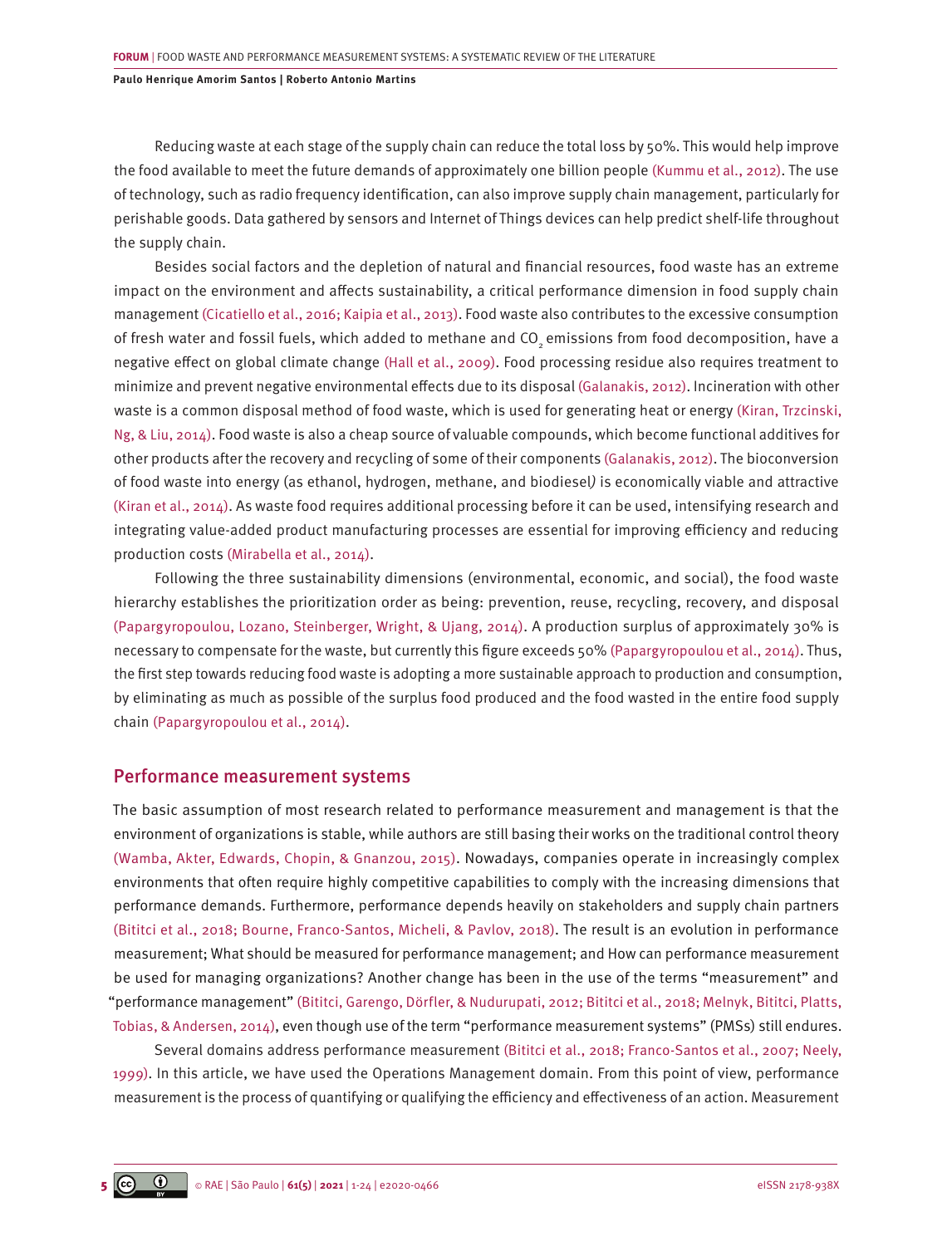occurs on four levels – task, process, organization, and supply chain [\(Bititci et al., 2018\).](#page-18-0) Performance measure is the metric used to quantify the efficiency and/or effectiveness of the action, while PMS is the set of metrics used to do the same [\(Neely, Gregory, & Platts, 1995\)](#page-21-0).

Exhibit 1 shows the definitions coined by [Bititci et al. \(2018\),](#page-18-0) who expand on the definitions used by [Neely](#page-21-0) [et al. \(1995\)](#page-21-0), with the addition of the definition of performance management.

| Concept                        | <b>Definition</b>                                                                                                                                                                                             |
|--------------------------------|---------------------------------------------------------------------------------------------------------------------------------------------------------------------------------------------------------------|
| Performance                    | Efficiency and/or effectiveness of an action                                                                                                                                                                  |
| Performance Measurement        | Qualitative or quantitative evaluation of an action's efficiency and/or effectiveness                                                                                                                         |
| Performance Measurement System | Process (or processes) of defining objectives, developing a set of performance measures,<br>collecting, analyzing, reporting, interpreting, reviewing, and acting on performance data<br>(technical controls) |
| Performance Management         | Cultural and behavioral routines that define how we use the performance measurement<br>system to manage an organization's performance (social controls)                                                       |

### Exhibit 1. Key PMS definitions

Source: Bititci et al. (2018).

Analyzing several PMS definitions[, Franco-Santos et al. \(2007\)](#page-20-0) propose three groups of elements: *features*; *roles*; and *processes.* Features are essentially performance measures (financial and non-financial metrics) and the necessary infrastructure for system operation (manual or digital). Roles are common usages, such as measuring performance (usually for controlling purposes), managing strategy, communicating performance, influencing behavior, and leading learning and improvement. Processes are the sequence of activities used for developing performance measures, collecting and processing data, managing information, evaluating and rewarding performance, and reviewing the system. Scholars can use PMS elements to identify and clarify the focus and contribution of an investigation.

With regard to PMS processes, there is no consensus in the literature [\(Bititci & Nudurupati, 2002; Bourne,](#page-19-0) [Mills, Wilcox, Neely, & Platts, 2000; Gutierrez, Scavarda, Fiorencio, & Martins, 2015; Helden, Johnsen, & Vakkuri,](#page-19-0)  [2012; Maestrini, Maccarrone, Caniato, & Luzzini, 2018; Nudurupati, Bititci, Kumar, & Chan, 2011\)](#page-19-0). PMS processes are generally associated with the system's life cycle [\(Gutierrez et al., 2015; Maestrini et al., 2018\)](#page-20-0). [Bourne et al. \(2000\)](#page-19-0) suggest three processes: development, implementation, and use/review. [Gutierrez et al. \(2015\) and Maestrini et al.](#page-20-0) [\(2018\)](#page-20-0), however, argue that use should be separated from review because of the importance of updating the system.

Performance information use is one of the pillars of PMS, while organizational culture and management style moderate it. Two common usages are diagnostic use for control, and interactive use for innovation and improvemen[t \(Bititci, Mendibil, Nudurupati, Garengo, & Turner, 2006; Ferreira & Otley, 2009; Henri; 2006; Simons,](#page-19-0) [1995; Simons et al., 2000\).](#page-19-0) The major influence of PMS comes from people using the system properly [\(Hopwood,](#page-20-0) [1972; Nudurupati et al., 2011\).](#page-20-0) Changing of the purpose of PMS use from controlling (traditional use) to improving may require an organizational change that is greater than system implementation or review [\(Blenkinsop & Burns,](#page-19-0) [1992; Henri, 2006; Simons, 1995\).](#page-19-0)

IT-based systems are critical to the successful implementation of a PMS [\(Garengo, Nudurupati, & Bititci,](#page-20-0) [2007; Nudurupati et al., 2011\)](#page-20-0), although they can also become a barrier if they exist, specifically in a review [\(Bourne,](#page-19-0) [Neely, Mills, & Platts, 2003; Bourne, Neely, Platts, & Mills, 2002; Braz, Scavarda, & Martins, 2011; Gutierrez et al.,](#page-19-0)

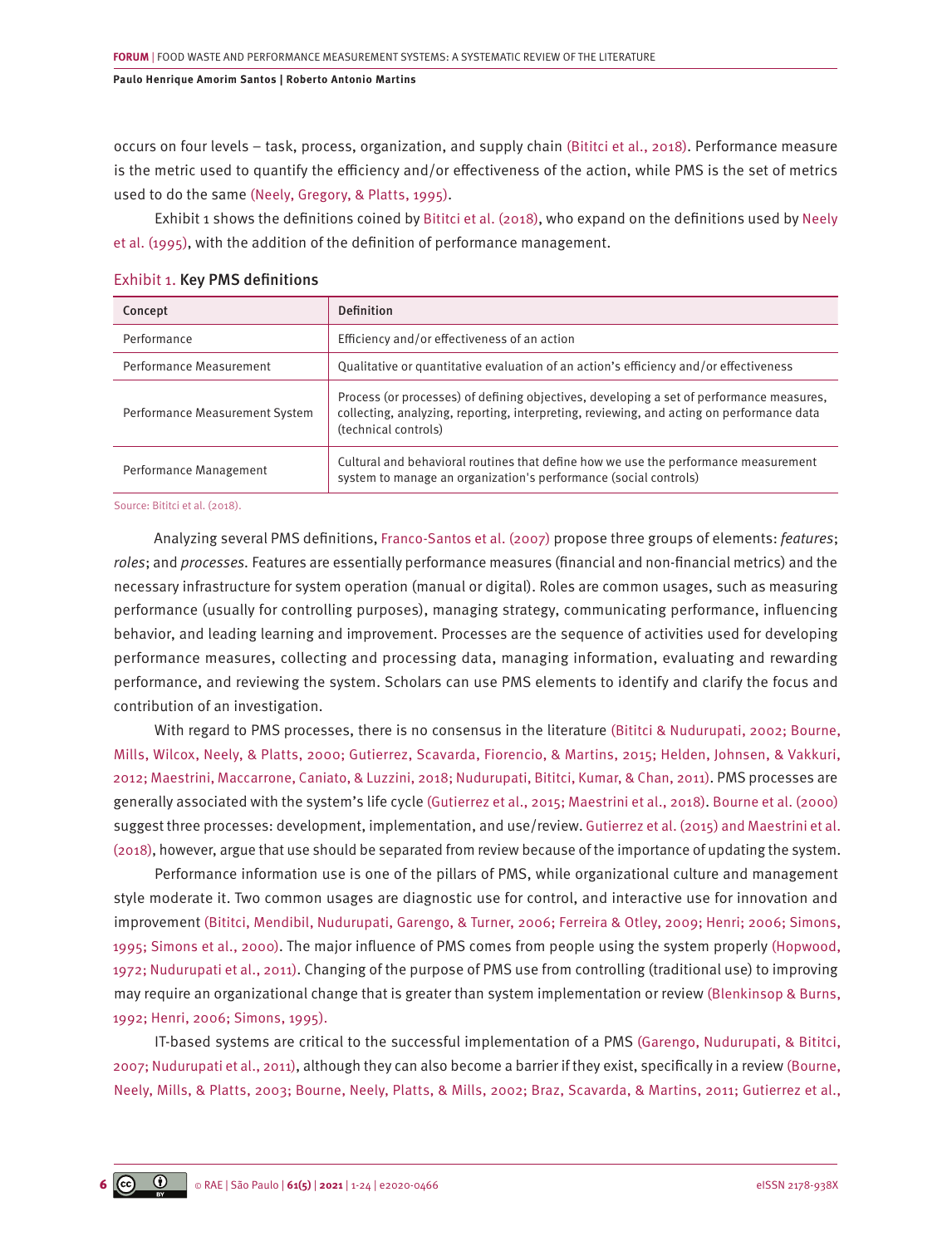[2015; Nudurupati et al., 2011\).](#page-19-0) The better the data available and the more accurate the information, the more effectively the performance (of decision makers) can be achieved if it is linked to the business strategy [\(Sztmczak](#page-22-0) [et al., 2018\).](#page-22-0) Reliable data collection and analysis, and investments in infrastructure and human resources are necessary for appropriate performance measurement and management [\(Mishra, Gunasekaran, Papadopoulos, &](#page-21-0) [Dubey, 2018\).](#page-21-0) IT is increasingly supporting the life cycle of PMSs [\(Nudurupati, Tebboune, & Hardman, 2016\)](#page-22-0), but the challenge for efficiently measuring and managing performance in the digital age is twofold: adapting to the continuous transformation occurring in the external environment, and managing a large volume of data in diverse formats [\(Nudurupati et al., 2016\)](#page-22-0). Digital ubiquity, therefore, is expected to transform the operation and the role of performance measurement and management systems [\(Xu, He, & Li, 2014\)](#page-23-0).

Supply chains are complex, autonomous and interdependent systems, comprising companies and business units [\(Chan, 2011\)](#page-19-0). Their success does not depend on the aggregation of individual operations and each company's performance, but on integrated and adaptive activities, and on relations between companies in the supply chain [\(Bourne et al., 2018\).](#page-19-0) PMSs commonly improve the performance of firms indirectly, and socialization between companies [\(Cousins, Lawson, & Squire, 2008; Mahama, 2006\)](#page-19-0). The number of effective approaches to managing supply chain performance is growing because of economic globalization and intensified competitiveness [\(Rezaei,](#page-22-0) [Shirazi, & Karimi, 2017\)](#page-22-0). Consequently, organizations need to change their performance evaluation to embrace a broader perspective [\(Nudurupati et al., 2016\),](#page-22-0) so managers should pursue data integration along the entire supply chain information structure [\(Szymczak et al., 2018\)](#page-22-0).

# **RESEARCH METHOD**

The research method was a combination of bibliometric and content analyses of the literature [\(Luo et al., 2018;](#page-21-0)  [Morioka, Iritani, Ometto, & Carvalho, 2018; Lopes & Martins, 2021\)](#page-21-0). Bibliometric analysis followed the steps proposed by [Zupic and Čater \(2015\)](#page-23-0): (1) study definition: objective definition, database selection, and definition of the filters for delimiting the sample; (2) data compilation: selection, collection, and data processing after applying the filters in Step 1; (3) analysis: using software for bibliometric and statistical analysis; (4) visualization: selecting the method and software for visualizing the data; and (5) interpretation: interpreting and disseminating the results. Content analysis concentrated on performance measurement proposals for food waste.

We elected the Web of Science (WoS) scientific index for data collection because the metadata-cited references' format of the index is more suitable for data processing. We determined the following principles to ensure document consistency and eligibility:

- we considered journal articles, conference articles, reviews, and articles in early access;
- due to the lack of any similar studies, we did not apply a timespan filter.

We applied the following search strings: TS=(("performance measur\*" OR "performance metric\*" OR "keyperformance indicator\*" OR "measur\* performance" OR "performance indicator\*" OR "KPI \*") AND ("food wast\*" OR "food loss\*" OR "waste\* of food\*" OR "waste\* of the food\*" OR "loss\* of food\*" OR "loss\* of the food\*"))). The combination of the terms associated with the two main topics, food waste and PMS, led to the search string composition. Applying the symbol \* to some keywords means that the suffix words may vary. The aim was to cover term derivations in order to increase the return of registers.

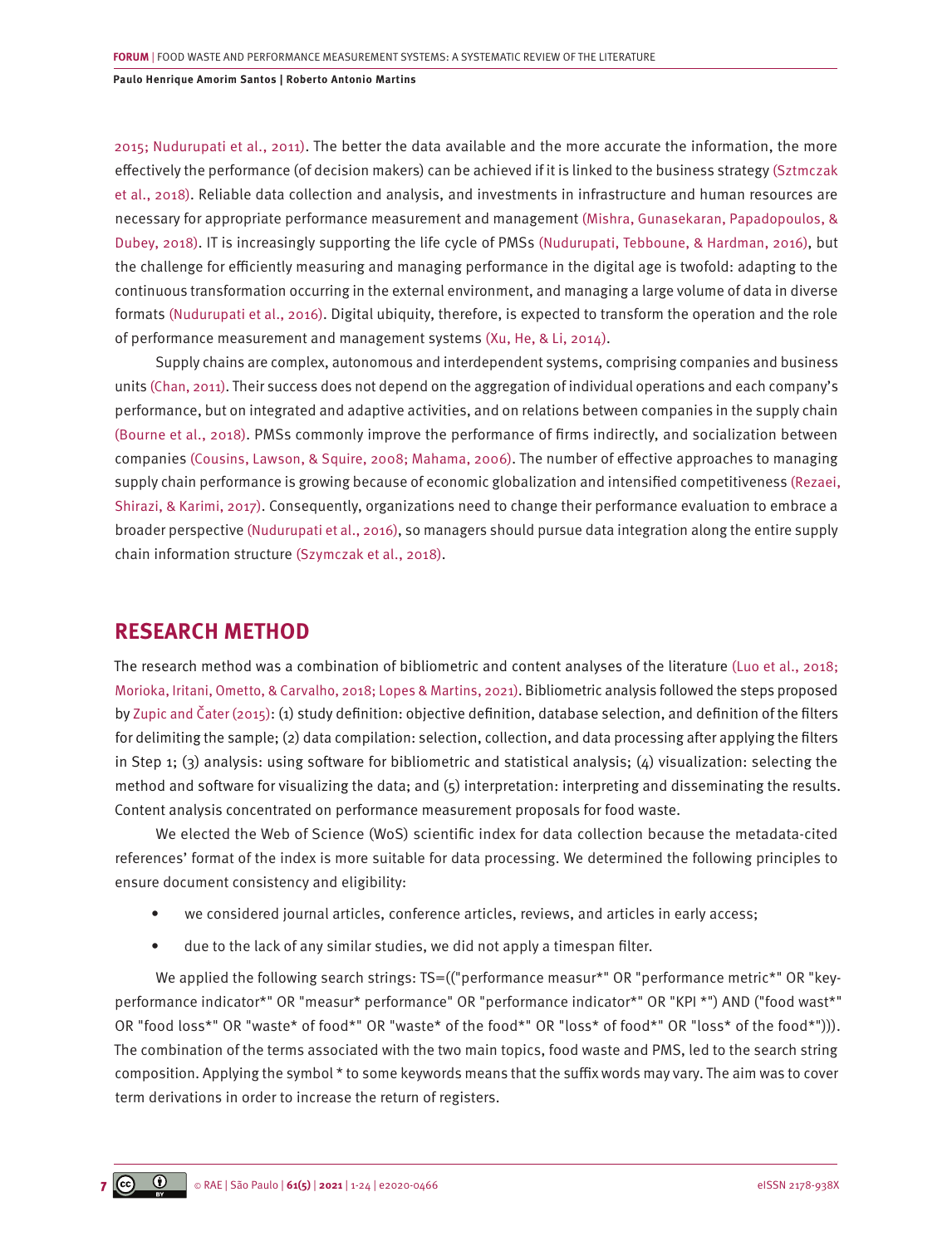We used the R Bibliometrix package, version 3.0.0, in the RStudio environment, version 1.2.5042 for bibliometric analysis and multivariate analysis of registers of the sample records extracted from the Web of Science [\(Aria & Cuccurullo, 2017\).](#page-18-0) For charts and tables, we used Excel software, version 3.2.0. Finally, we used VOSViewer software, version 1.6.11, for analyzing the social networks [\(Eck & Waltman, 2013\).](#page-19-0)

# **RESULTS**

## Bibliometric analysis

The bibliometric analysis enabled us to identify the main publications, their impact, the leading journals, and the top research issues related to PMS and food waste. On 5/25/2020, we searched the WoS, the result being 29 registers (23 journal articles, two conference articles, and four reviews). These registers had been published in 19 sources (journals and conference proceedings) between 2013 and 2020.

Figure 2 illustrates the scientific production and its impact (in terms of citations). Production is recent and driven by FAO publications (2013, 2014, 2015) and is the most significant since 2016, the peak being in 2018. With regard to impact, the average number of citations was at its most significant in 2013 (an average of 23.9 citations in the year), with subsequent values decreasing as expected, since recent publications have not yet had time to receive many citations.





Table 1 details the impact of the scientific production, highlighting the documents with the greatest impact in terms of total citations and total citations per year. [Brown and Li \(2013\)](#page-19-0) have the most cited article (167 citations), and the most citations per year (20.9). This explains the high average impact value per year in 2013 (Figure 2).

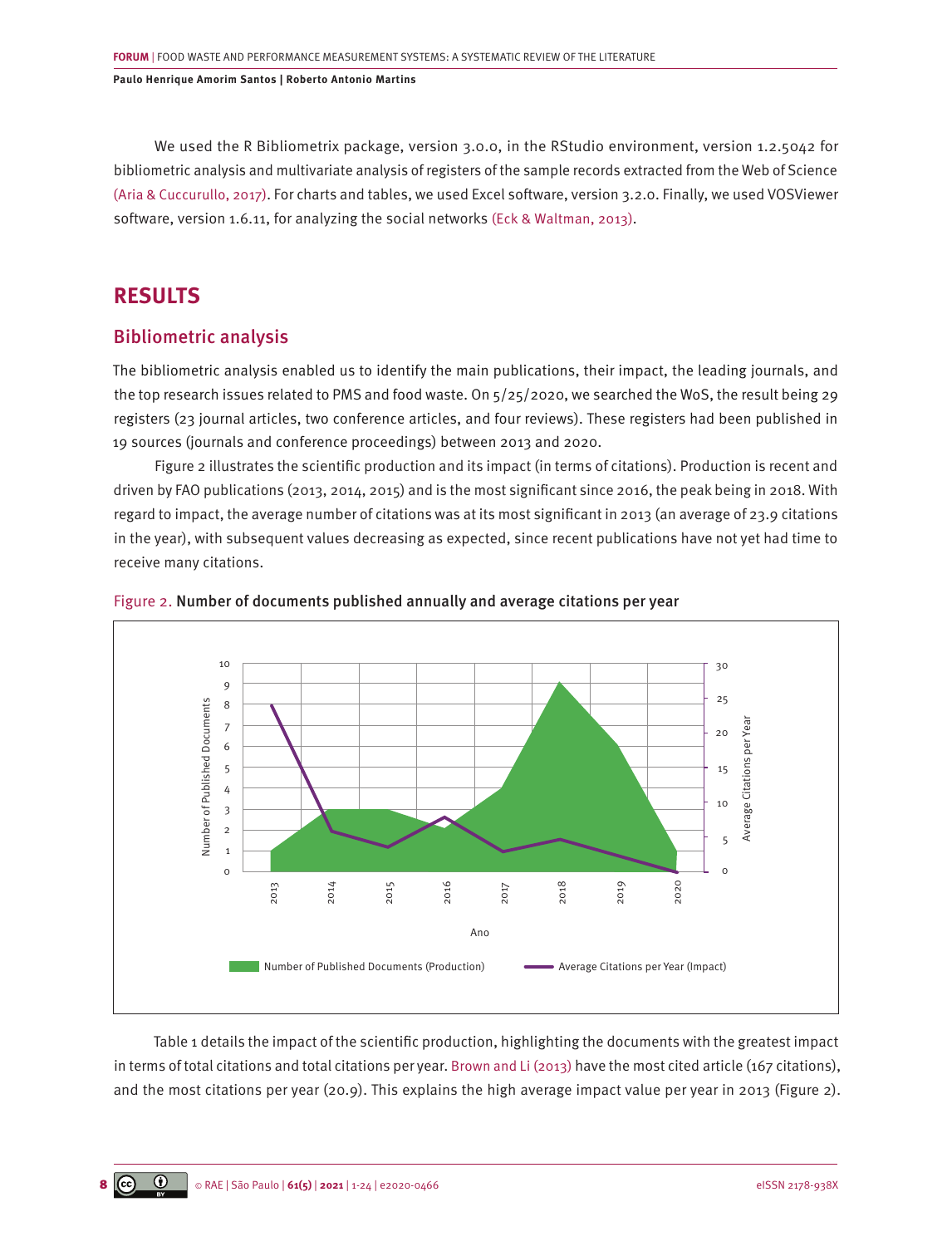[ElMekawy, Srikanth, Vanbroekhoven, Wever and Pant \(2014\)](#page-20-0) follow with 58 citations. Both works deal with the application of biotechnology for reducing food waste. [Soysal, Bloemhof-Ruwaard, Haijema and Vorst \(2018\)](#page-22-0) (45 citations) and [Hertog, Uysal, McCarthy, Verlinden and Nicolaï \(2014\)](#page-20-0) (41 citations) also stand out, with Soysal co-authoring both papers. [Pirani and Arafat \(2016\)](#page-22-0) and [Steur, Wesana, Dora, Pearce and Gellynck \(2016\)](#page-22-0) suggested management approaches to food waste.

| <b>First Author</b> | Year | Journal              | TC <sup>1</sup> | <b>TC by Year</b> | TC Ranking by Year |
|---------------------|------|----------------------|-----------------|-------------------|--------------------|
| Brown D             | 2013 | Bioresource Technol  | 167             | 20.9              | $\mathbf{1}$       |
| Elmekawy A          | 2014 | I Power Sources      | 58              | 8.3               | 3                  |
| Soysal M            | 2018 | Comput Oper Res      | 45              | 15.0              | $\overline{2}$     |
| <b>Duke Mlatm</b>   | 2014 | Philos TT Soc A      | 41              | 5.9               | 5                  |
| Pirani Si           | 2016 | J Clean Prod         | 40              | 8.0               | 4                  |
| Sturgeon H          | 2016 | Waste Manage         | 23              | 4.6               | $\overline{7}$     |
| <b>Charlebois S</b> | 2015 | Int J Cult Tour Hosp | 20              | 3.3               | 9                  |
| <b>Manser Nd</b>    | 2015 | Bioresource Technol  | 17              | 2.8               | 10                 |
| Martin-rilo S       | 2015 | J Clean Prod         | 17              | 2.8               | 10                 |
| Menna F             | 2018 | Waste Manage         | 14              | 4.7               | 6                  |
| Sun H               | 2017 | Waste Manage         | 14              | 3.5               | 8                  |

## Table 1. Most cited sample articles

<sup>1</sup> The acronym TC refers to the total citations of each document

Changing the focus to journals and conference proceedings*,* Table 2 shows the central outlets that published sample articles. These journals published seven of the 11 most cited articles (Table 1), their domains being: Environmental Sciences [ES]; Industrial Engineering [IE]; and Energy [E]. *Journal of Cleaner Production* published the biggest number of the sample articles, followed by *Waste Management.* Although *Bioresource Technology* did not publish the largest number of articles, it has the greatest impact (number of citations).

## Table 2.Top journals in the field

| Journal                       | <b>Articles</b> | TC <sup>1</sup> | $h$ index <sup>2</sup> | Area <sup>3</sup> | Publisher                   |
|-------------------------------|-----------------|-----------------|------------------------|-------------------|-----------------------------|
| Journal of Cleaner Production |                 | 83              | 150                    | [ES] [IE] [E]     | Elsevier B.V.               |
| <b>Waste Management</b>       | 4               | 60              | 127                    | [ES]              | Elsevier Ltd.               |
| Bioresource Technology        | ς               | 193             | 251                    | $[ES]$ $[E]$      | Elsevier B.V.               |
| Sustainability                | $\overline{2}$  | O               | 53                     | [ES] [IE]         | MDPI Open Access Publishing |

<sup>1</sup> TC means the total citations of each document.

² The Hirsch index (or h index) estimates the importance, significance and impact of accumulated scientific production (Hirsch, 2005).

<sup>3</sup> Research areas: [ES] - Environmental Sciences; [IE] - Industrial Engineering; and [E] - Energy.

To identify the research themes of the sample documents, we used a bibliographic coupling network that enabled the similarities between the documents to be identified from their theoretical framework [\(Zupic & Čater,](#page-23-0) [2015\)](#page-23-0). After clustering, we checked the research themes of the articles to name the clusters*.* At this point, our

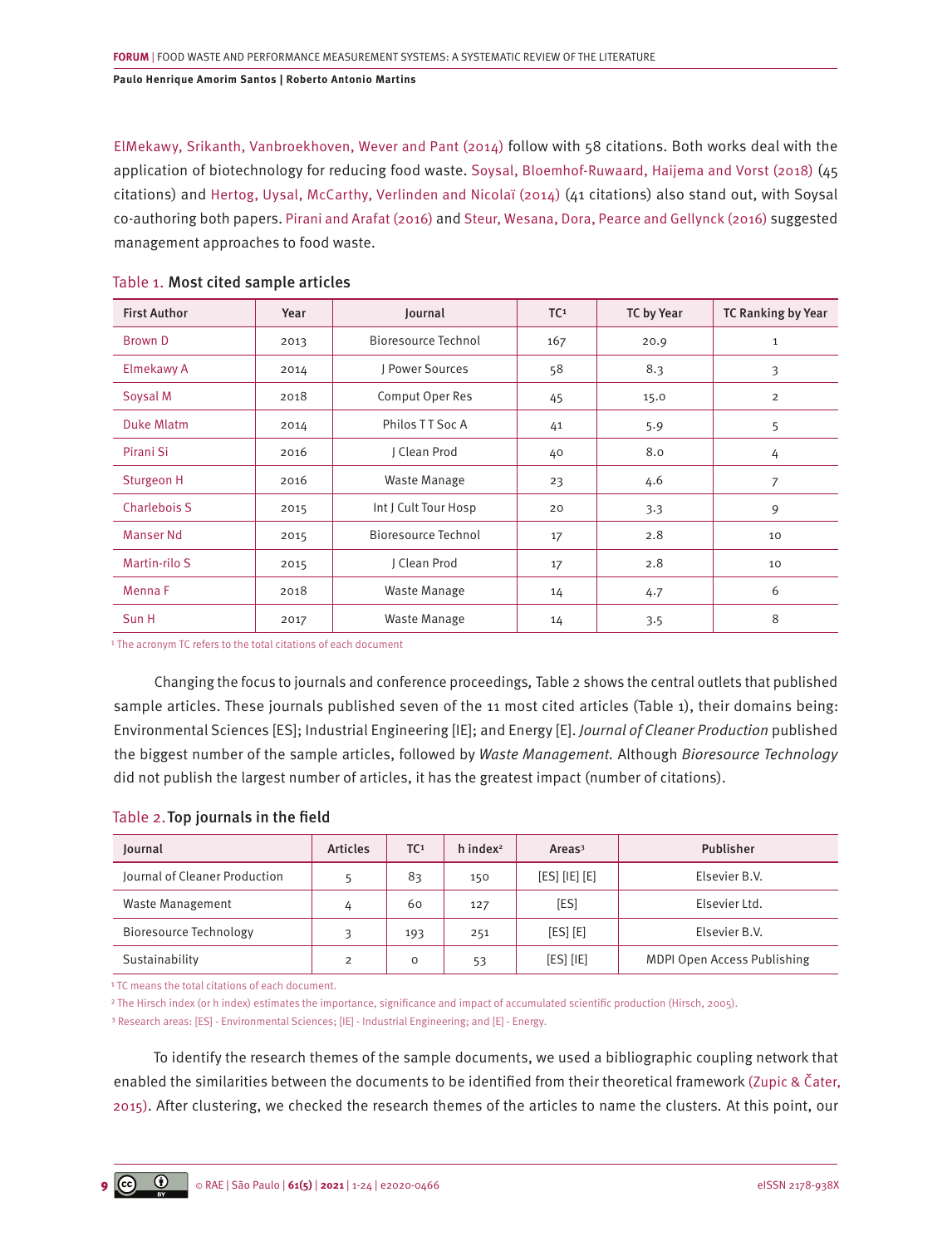method is different from the methods used b[y Luo et al. \(2018\) and Morioka et al. \(2018\),](#page-21-0) but follows [Lopes & Martins](#page-21-0) [\(2021\).](#page-21-0) Figure 3 shows three clusters. Based on document titles, we identified that Cluster 1 (green) and Cluster 2 (blue) deal with food waste management approaches, while Cluster 3 (red) refers to the use of biotechnology in food waste.



## Figure 3. Bibliographic coupling network

Analysis of the documents' keywords enabled the conceptual structure of a field to be mapped out, thus creating a map with multiple correspondence analysis application (Cobo, López Herrera, Herrera Viedma, & [Herrera, 2011\)](#page-19-0). Figure 4 shows the conceptual map of the domain with the authors' keywords; we identified three research streams. We assigned the cluster numbers in alignment with the findings of Figure 3. Cluster 1 in green encompasses *supply chain management, perishability,* and *performance*; Cluster 2 in blue, *sustainability*, *inventory, wastewater treatment* and *food waste;* finally, Cluster 3 in red, *anaerobic digestion, performance indicators,* and *biogas).* Figure 4 differentiates between Clusters 1 and 2 that were identified earlier in Figure 3.

## Figure 4. Conceptual map of the field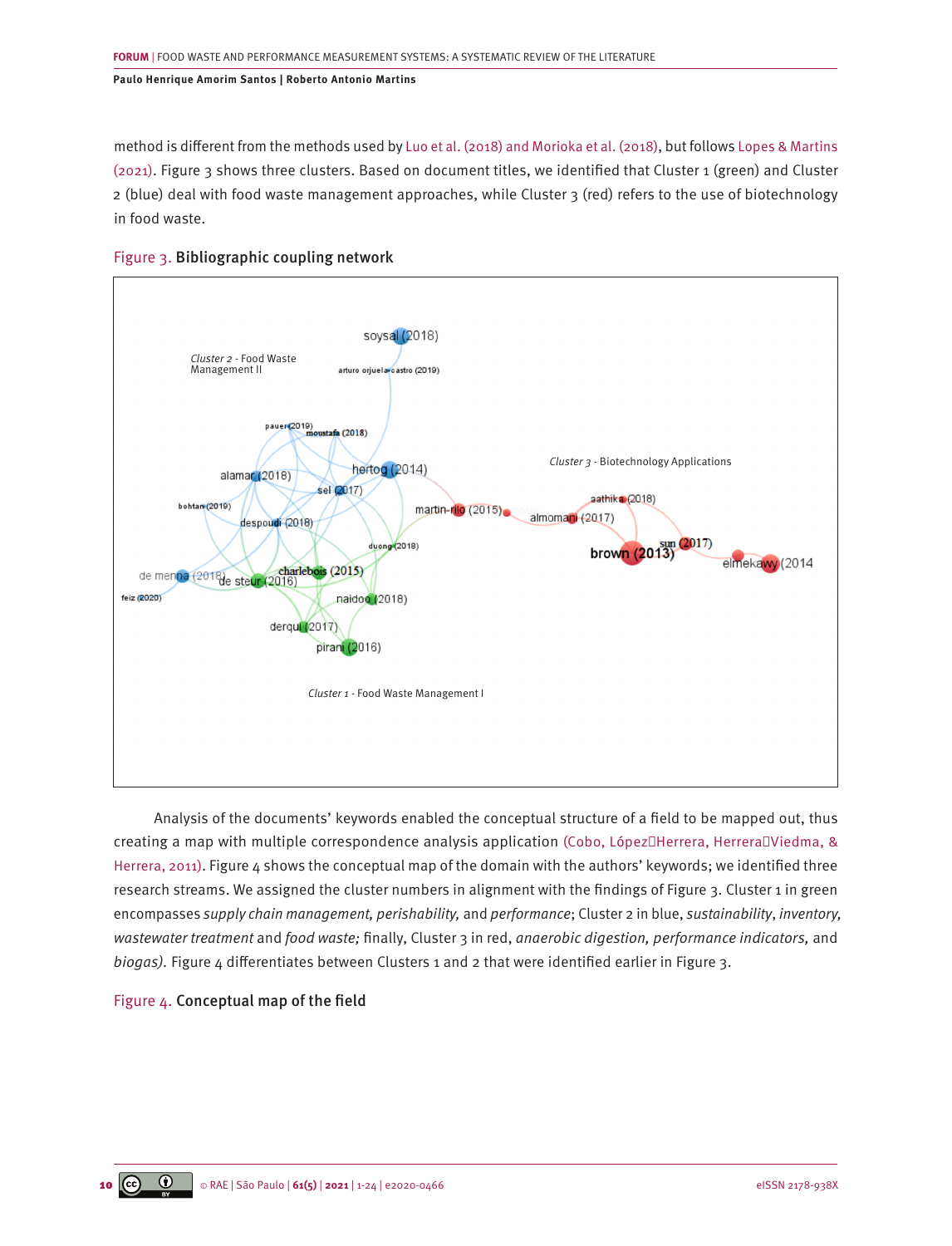

Due to the small number of articles in the sample, we used text mining with document abstracts to improve our understanding of the contents of the clusters [\(Eck & Waltman, 2013\).](#page-19-0) This kind of analysis differentiates our method from that of [Luo et al. \(2018\), Morioka et al. \(2018\), and Lopes & Martins \(2021\),](#page-21-0) although [Liboni, Cezarino,](#page-21-0) [Jabbour, Oliveira and Stefanelli \(2019\)](#page-21-0) did the same. Figure 5 illustrates the three distinct clusters that detail the previous results (Figures 3 and 4). We identified the clusters as follows: food supply chain performance measurement and product quality and safety in food distribution (Cluster 1 – green); food waste performance measures associated with business strategy and sustainability (Cluster 2 – blue); and the use of metrics and indicators in the application of biotechnology used for reducing food waste (Cluster  $3 -$  red).

# Cluster content analysis

Content analysis provides the domain details on the research themes that were identified: food supply chain performance measurement: product quality and safety in food distribution (Cluster 1 – green); food waste performance measures associated with business strategy and sustainability (Cluster 2 - blue); and the use of

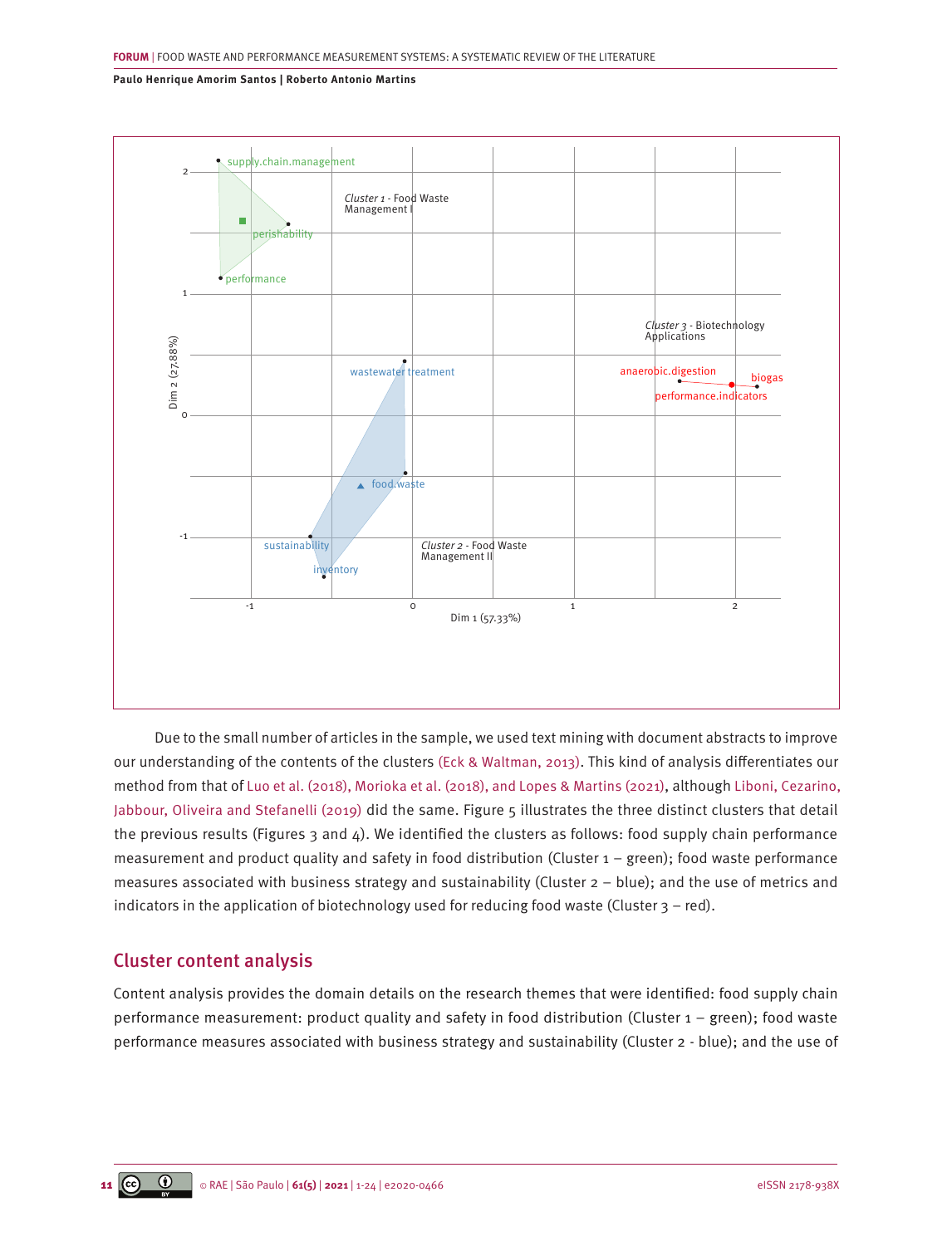metrics and indicators in the application of biotechnology for reducing food waste (Cluster 3 - red). Content analysis in this paper focuses on Clusters 1 and 2, because they have an intrinsic association with food waste and performance measurement. Cluster 3 is about the application of technology for reducing food waste. We therefore ignore it because the topic is not the focus of this article.



## Figure 5. Abstract co-occurrent words

## Food supply chain performance measurement: product quality and safety in food distribution

Several of the sample articles focus on the performance measurement role in ensuring product quality throughout the supply chain. [Steur et al. \(2016\)](#page-22-0) show the potential of value stream mapping for identifying and reducing food waste and improving nutrient retention in the supply chain. These authors present the state-of-the-art in the application of lean practices in the agri-food industry. They identify lead time as the most suitable performance measure. A reduction in lead times increases customer satisfaction because of faster responses to demand, which is important for perishable products. These authors also point out that most waste occurs during the processing stage.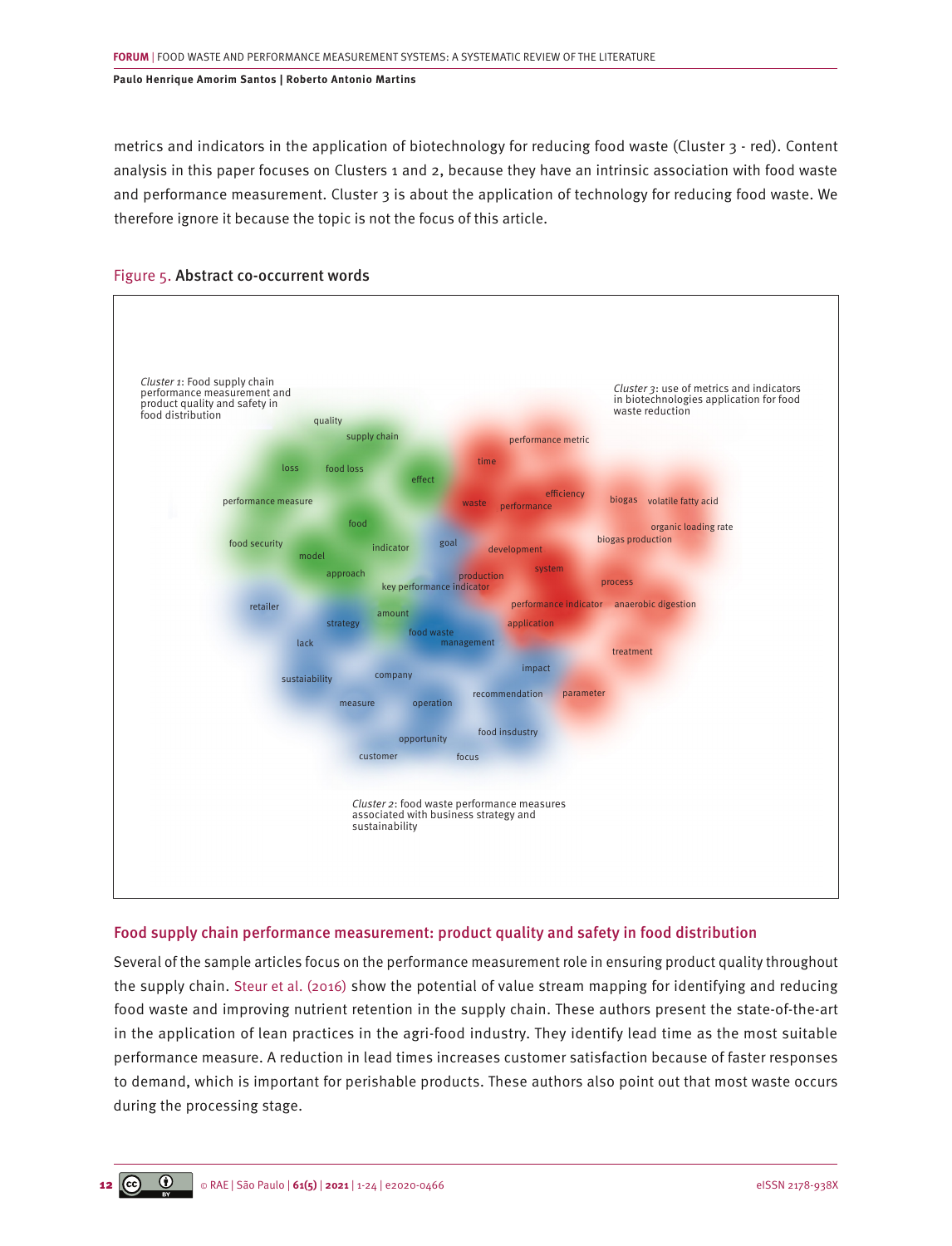[Naidoo and Gasparatos \(2018\)](#page-21-0) explore the major factors for adopting environmental sustainability strategies in the food retail sector, and present the typical strategies and performance measures employed. The authors approach the subject from a PMS perspective. Their results suggest that the primary motivation for retailers in implementing sustainable strategies is the expected economic benefit associated with reducing resource use. These authors also identify the lack of studies on sustainability performance measures in the retail sector, particularly in developing countries. They also argue that big data should be used as a source of information for sustainable strategies and measuring performance.

The agricultural sector must implement new technologies to increase food production in order to comply with the growing demand for food because of population growth. [Duong, Wood, and Wang \(2018\)](#page-20-0) investigate the three perishable food stock effects on performance: uncertain consumer demand, product life, and lost sales. Using a simulation model these authors evaluate the performance of different scenarios from the perspective of non-financial measures (average stock, supply rate, and proportion of order variation). Analytic Hierarchy Process (AHP) weighted performance measures relevance, and Data Envelopment Analysis (DEA) evaluates and classifies the performance of all scenarios. For these authors, managers should consider using non-financial performance measures to improve communication flow along the perishable products supply chain. They recommend more research for identifying and analyzing possible communication structures for promoting sustainability in this kind of supply chain.

Regarding food waste in services, [Charlebois, Creedy and Massow \(2015\)](#page-19-0) identify the key determinants of food waste at points of sale. From a case study involving a well-known restaurant chain in Canada, these authors offer a perspective on the relationship between waste and factors such as cooking practices, services, cost management, risk mitigation, menu development, and technical knowledge in hospitality. Although those authors do not deal with performance measures, they identify measurement dimensions and the need to use metrics for a sharper analysis and for validating findings.

[Pirani and Arafat \(2016\)](#page-22-0) evaluate the current practice of food waste management in the hospitality sector in the UAE. They establish that the style and hours of service, the type of food served, and inaccuracy in predicting the number of customers contribute most to the generation of food waste. Based on these parameters, they introduced an aggregate performance measure to assess service sustainability, "FRESH" (Food Waste Rating for Events vis-à-vis Sustainability in the Hospitality sector). To calculate the metric, the authors use five performance measures that reflect a dimension of the food service process and have an influence on the amount of food wasted. FRESH enables establishments, authorities, and customers to assess food service sustainability.

[Derqui and Fernandez \(2017\)](#page-19-0) developed standardization guidelines for auditing and self-assessment in measuring food waste in school cafeterias. The authors obtained basic performance measures from public and private schools, and from outsourced companies. The metrics selected were: the planned number of meals vs. the actual number; aggregate waste by food type; the number of trays without waste; waste disposal; and the cost of food waste. Four schools then used these performance measures. The study indicates that if managers and employees are unaware of the amount of food wasted in the cafeterias, they will not be inclined to implement audits and actions for reducing waste. Institutions that focus on sustainability allocate more resources for reducing food waste, and so they are more likely to use these performance measures.

#### Food waste performance measures associated with business strategy and sustainability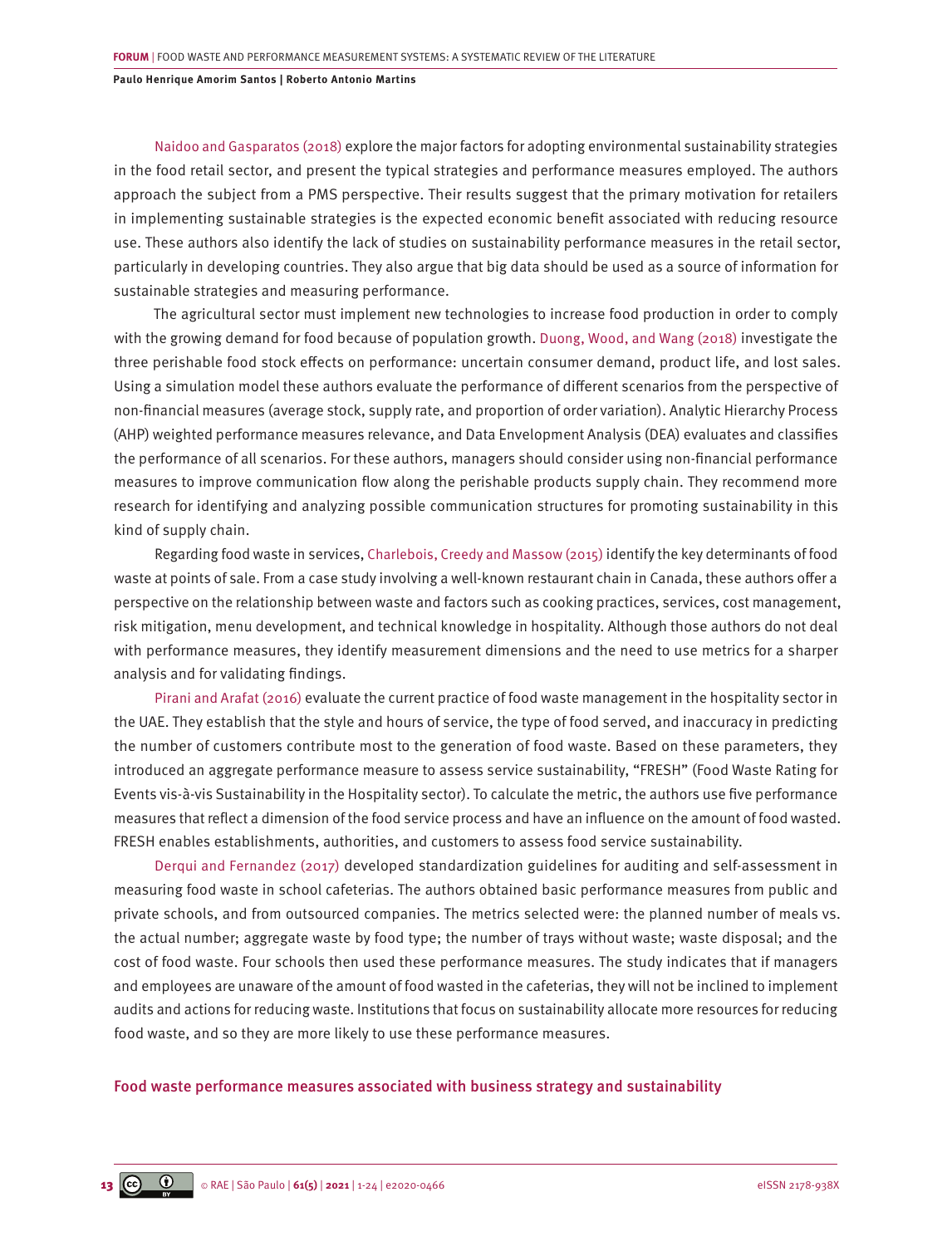[Menna, Dietershagen, Loubiere and Vittuari \(2018\)](#page-21-0) focus on the life cycle of food products. Based on different aspects of life cycle cost analysis, the authors evaluate food waste management and product value. The food waste management perspective, however, requires a consistent integration between life cycle analysis and costs to avoid choosing between environmental or economic impacts. Therefore, interpretation of the results of the life cycle cost of food waste should acknowledge the effect on larger economic systems.

[Pauer, Wohner, Heinrich and Tacker \(2019\)](#page-22-0) summarize the methods used for assessing the environmental sustainability of food packaging, whose function is both to protect food and increase shelf life. The proposed model defines three aspects of food packaging sustainability: direct environmental effects; losses and food waste generated during packaging; and circularity. The major circularity performance measures are:

- input: recycled content; reuse rate; renewable content;
- output: recyclability; recycling rate; recycling production rate; downcycling factor; reuse rate; compostability;
- energy: share of renewable energy.

[Feiz et al. \(2020\)](#page-20-0) offer their recommendations for improving life cycle analysis modeling and simulations by aggregating environmental and economic performance analysis in the production of biogas from food waste. The suggested method and metrics consider the multiple functions of biogas production from food waste: waste management, renewable energy transportation, and nutrient recycling. Among the performance measures are: the effective yield of methane, climate impact, energy balance, the potential for nitrogen recycling, the potential for phosphorus recycling, the improvement in nitrogen available in the plant, and the cost of the resource.

Regarding collaboration within the food chain, [Alamar, Falagán, Aktas and Terry \(2018\)](#page-18-0) encourage the development and implementation of collective solutions to better preserve and use food. If the quality of the post-harvest waste data available is questionable, the information generated using performance measures may be inaccurate. In order to reduce food waste there needs to be research into supply chains, an exchange of knowledge, and training.

From this same perspective[, Despoudi, Papaioannou, Saridakis and Dani \(2018\)](#page-19-0) investigate the effects of different levels of collaboration on food waste in the post-harvest period. The authors also use a measurement model to identify the effect of different levels of collaboration on food waste. Findings suggest that high levels of collaboration between producers and cooperatives lead to low levels of food waste. The relationship between collaboration and performance requires more investigation in the context of food supply chains. Best practices for long-term collaboration also need to be identified.

With regard to the development of a mathematical model, [Sel, Pınarbaşı, Soysal and Çimen \(2017\)](#page-22-0) model a food supply chain considering production and service management. The authors develop a stochastic programming model to solve demand problems, considering metrics like total amount of waste, total scarcity, and the total cost of production and distribution. Such metrics enable the sustainability performance of supply chains to be evaluated. The model relates food waste to economic performance and to environmental and social impacts.

[Moustafa, Galal and El-Kilany \(2018\)](#page-21-0) investigate dynamic pricing strategies to maximize revenue and minimize food waste for driving sustainability. Price and product shelf life are the foundation of a stochastic on-demand simulation model. The authors analyze the inventory replacement effect on performance measures. Simulation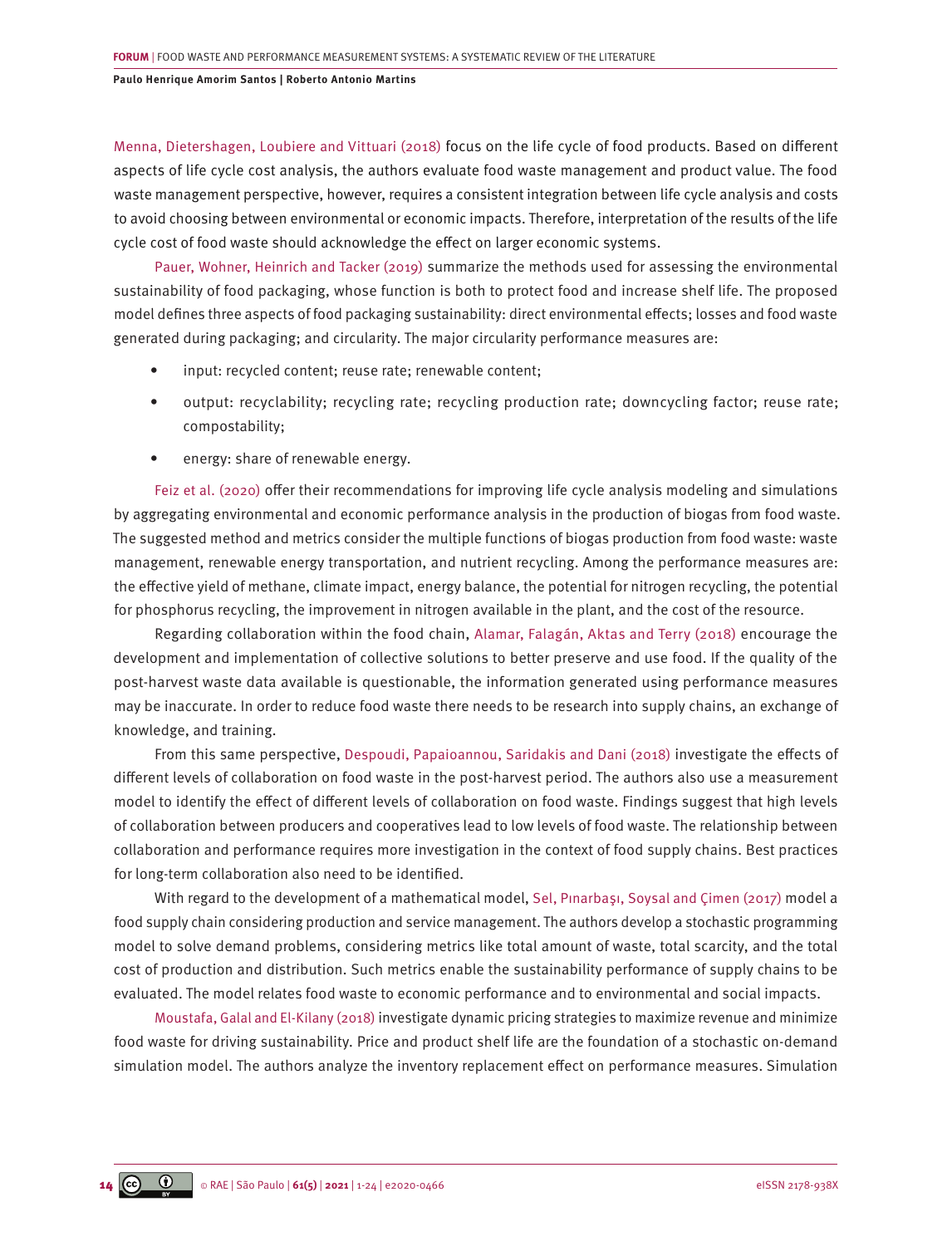results show the superiority of a dynamic pricing strategy over a fixed pricing strategy in relation to retailer profit and food waste.

[Garcia-Garcia, Stone and Rahimifard \(2019\)](#page-20-0) model waste flow to achieve two goals: to provide data on manufacturing and food waste; and to analyze existing food waste management practices for implementing alternative value solutions. The most relevant metrics are: eco-efficiency, eco-intensity, the waste/product ratio, and the waste/raw materials ratio. The conclusion is that opportunities for food waste inventory management exist. They make recommendations for an improved food waste management system that focuses on assessment opportunities.

Other studies emphasize how to avoid waste during transportation[. Hertog et al. \(2014\)](#page-20-0) propose a model for monitoring the quality and validity of perishable products. They differentiate traditional supply chain planning from the proposed use of metrics that relate shelf life to cost. The model offers strategic responses to supply chain management using product expiry and quality metrics in a real-time monitoring system. One critical factor that they identified is the willingness of all chain agents to participate and share information.

[Soysal et al. \(2018\)](#page-22-0) develop a decision support model to evaluate the benefits of collaboration. They relate it to perishability, the energy use of transportation operations, and logistics costs. The proposed model enables collaboration benefits to be analyzed using various performance measures: emissions; driving time; and total cost, comprising routing, inventory, and the cost of waste when demand is uncertain. The results show that horizontal collaboration between suppliers contributes towards the total aggregate cost and leads to a reduction in emissions in the logistics system.

| Cluster      | Article                            | Research<br><b>Type</b> | Performance<br><b>Measures</b>                                                   | Performance<br>Measurement<br>System | Performance<br>Measurement<br>Scope                                                         | Performance<br>Measurement<br>Use | <b>PMS Processes</b>                                                |
|--------------|------------------------------------|-------------------------|----------------------------------------------------------------------------------|--------------------------------------|---------------------------------------------------------------------------------------------|-----------------------------------|---------------------------------------------------------------------|
| $\mathbf{1}$ | Pirani and<br>Arafat (2016)        | Empirical               | Sustainability<br>Indicator                                                      | Does not<br>address                  | Public and<br>Household<br>Consumption                                                      | Control                           | Measurement<br>Selection and<br>Design                              |
|              | Duong et al.<br>(2018)             | Empirical               | Set of<br>Sustainability<br>Indicators                                           | Does not<br>address                  | Transportation,<br>Storage<br>and Retail<br>Distribution                                    | Improvement                       |                                                                     |
|              | Charlebois<br>et al. (2015)        | Empirical               | <b>Waste Sources</b><br>only                                                     | Does not<br>address                  | Control<br>Retail                                                                           |                                   | Measurement<br>Selection and<br>Design                              |
|              | Sturgeon et<br>al. (2016)          | Theoretical             | Set of<br>Indicators<br>with Causal<br>Relations in<br>the Economic<br>Dimension | Does not<br>address                  | Transportation,<br>Storage and<br>Distribution<br>to Public and<br>Household<br>Consumption | Improvement                       | Measurement<br>Selection and<br>Design                              |
|              | Dergui e<br>Fernandez<br>(2017)    | Empirical               | Social,<br>Economic and<br>Sustainability<br>Indicators                          | Does not<br>address                  | Public and<br>Household<br>Consumption                                                      | Improvement                       | Data<br>Collection and<br>Manipulation                              |
|              | Naidoo and<br>Gasparatos<br>(2018) | Theoretical             | Set of<br>Sustainability<br>Indicators                                           | Yes                                  | Retail                                                                                      | Strategic<br>Management           | Measurement<br>Selection and<br>Design<br>Information<br>Management |

Continue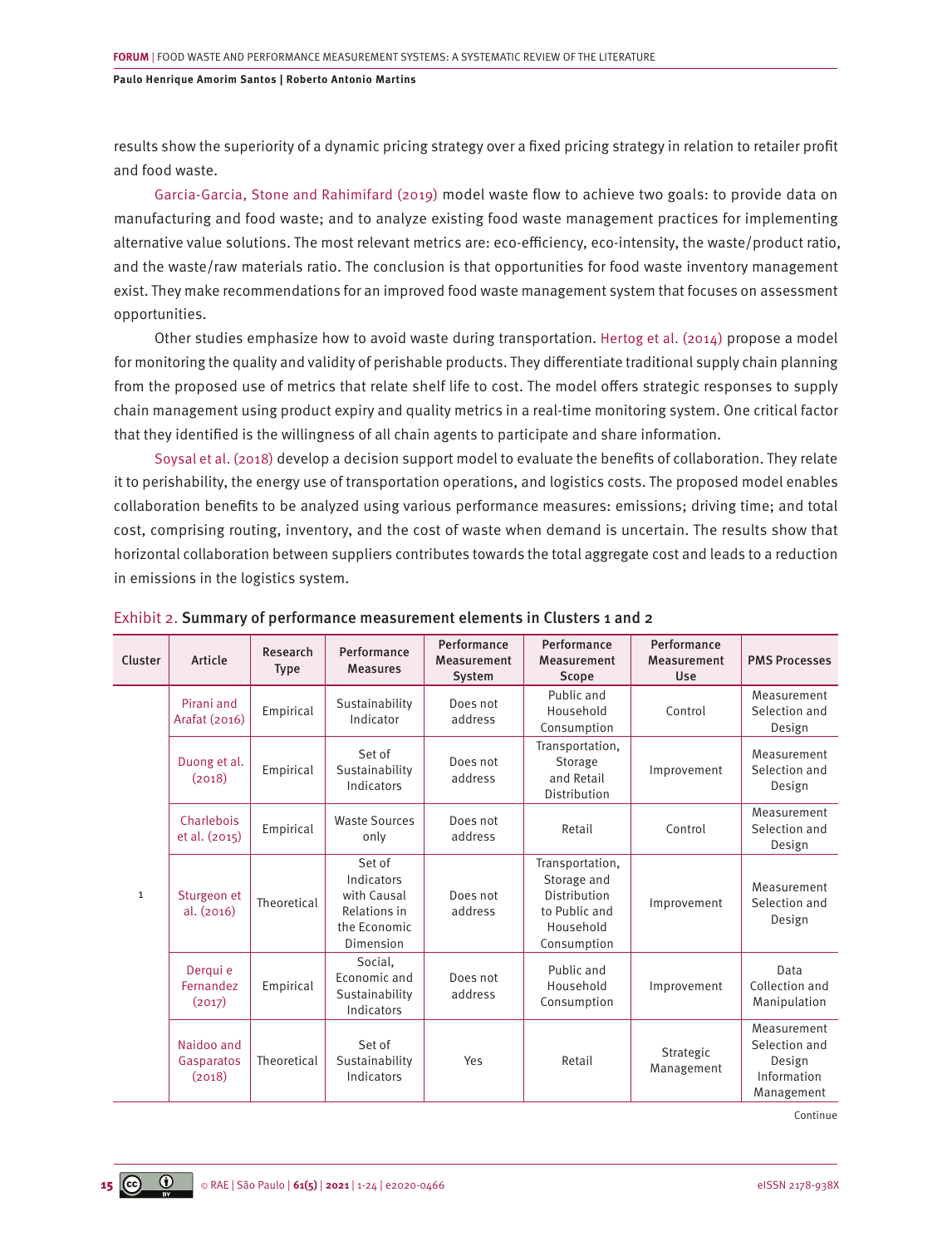| Cluster        | Article                             | Research<br><b>Type</b> | Performance<br><b>Measures</b>                                                   | Performance<br>Measurement<br>System | Performance<br>Measurement<br>Scope                                              | Performance<br>Measurement<br><b>Use</b> | Concidues<br><b>PMS Processes</b>                                                |
|----------------|-------------------------------------|-------------------------|----------------------------------------------------------------------------------|--------------------------------------|----------------------------------------------------------------------------------|------------------------------------------|----------------------------------------------------------------------------------|
| $\overline{2}$ | Duke et al.<br>(2014)               | Theoretical             | Indicators<br>with Causals<br>Relations in<br>the Economic<br>Dimension          | Does not<br>address                  | Transportation,<br>Storage and<br>Distribution                                   | Strategic<br>Management<br>Communication | Measurement<br>Selection and<br>Design<br>Data<br>Collection and<br>Manipulation |
|                | Alamar et al.<br>(2018)             | Theoretical             | <b>Measures</b><br>with Causal<br>Relations in<br>the Economic<br>Dimension      | Does not<br>address                  | Harvest/<br>Slaughter<br>Processing and<br>Packaging                             | Improvement                              | Data<br>Collection and<br>Manipulation                                           |
|                | Soysal et al.<br>(2018)             | Empirical               | Set of<br>Economic and<br>Sustainability<br>Indicators                           | Does not<br>address                  | Transportation,<br>Storage and<br>Distribution                                   | Control<br>Communication                 | Measurement<br>Selection and<br>Design                                           |
|                | Despoudi et<br>al. (2018)           | Empirical               | Tons wasted, as<br>Economic and<br>Sustainability<br>Indicator                   | Does not<br>address                  | Post-Harvest/<br>Slaughter<br>Operations                                         | Control                                  | Information<br>Management                                                        |
|                | Orjuela-<br>Castro et al.<br>(2019) | Empirical               | Set of Economic<br>Indicators                                                    | Does not<br>address                  | Transportation,<br>Storage and<br>Distribution                                   | Improvement                              | Measurement<br>Selection and<br>Design                                           |
|                | Feiz et al.<br>(2020)               | Empirical               | Set of<br>Economic and<br>Sustainability<br>Indicators                           | Does not<br>address                  | Processing and<br>Packaging                                                      | Control                                  | Measurement<br>Selection and<br>Design                                           |
|                | Salt et al.<br>(2017)               | Empirical               | Set of Economic<br>Indicators                                                    | Does not<br>address                  | Public and<br>Household<br>Consumption                                           | Control                                  | Measurement<br>Selection and<br>Design                                           |
|                | Menna et al.<br>(2018)              | Theoretical             | Set of Economic<br>Indicators                                                    | Does not<br>address                  | All Supply Chain<br><b>Stages</b>                                                | Control                                  | Unidentified                                                                     |
|                | Moustafa et<br>al. (2018)           | Theoretical             | Set of Economic<br>Indicators                                                    | Does not<br>address                  | Retail                                                                           | Control                                  | Measurement<br>Selection and<br>Design                                           |
|                | Pauer et al.<br>(2019)              | Theoretical             | Set of<br>Sustainability<br>Indicators                                           | Yes                                  | Processing and<br>Packaging                                                      | Control                                  | Measurement<br>Selection and<br>Design                                           |
|                | Bohtan et al.<br>(2019)             | Empirical               | Set of<br>Indicators<br>with Causal<br>Relations in<br>the Economic<br>Dimension | Yes                                  | Post-Harvest/<br>Retail Slaughter<br>Operations                                  | Control<br>Improvement                   | Measurement<br>Selection and<br>Design<br>Data<br>Collection and<br>Manipulation |
|                | Garcia-<br>Garcia et al.<br>(2019)  | Empirical               | Set of<br>Sustainability<br>Indicators                                           | Does not<br>address                  | Transportation,<br>Storage and<br>Distribution to<br>Processing and<br>Packaging | Control                                  | Measurement<br>Selection and<br>Design                                           |

# Exhibit 2. Summary of performance measurement elements in Clusters 1 and 2  $_{\text{Concludes}}$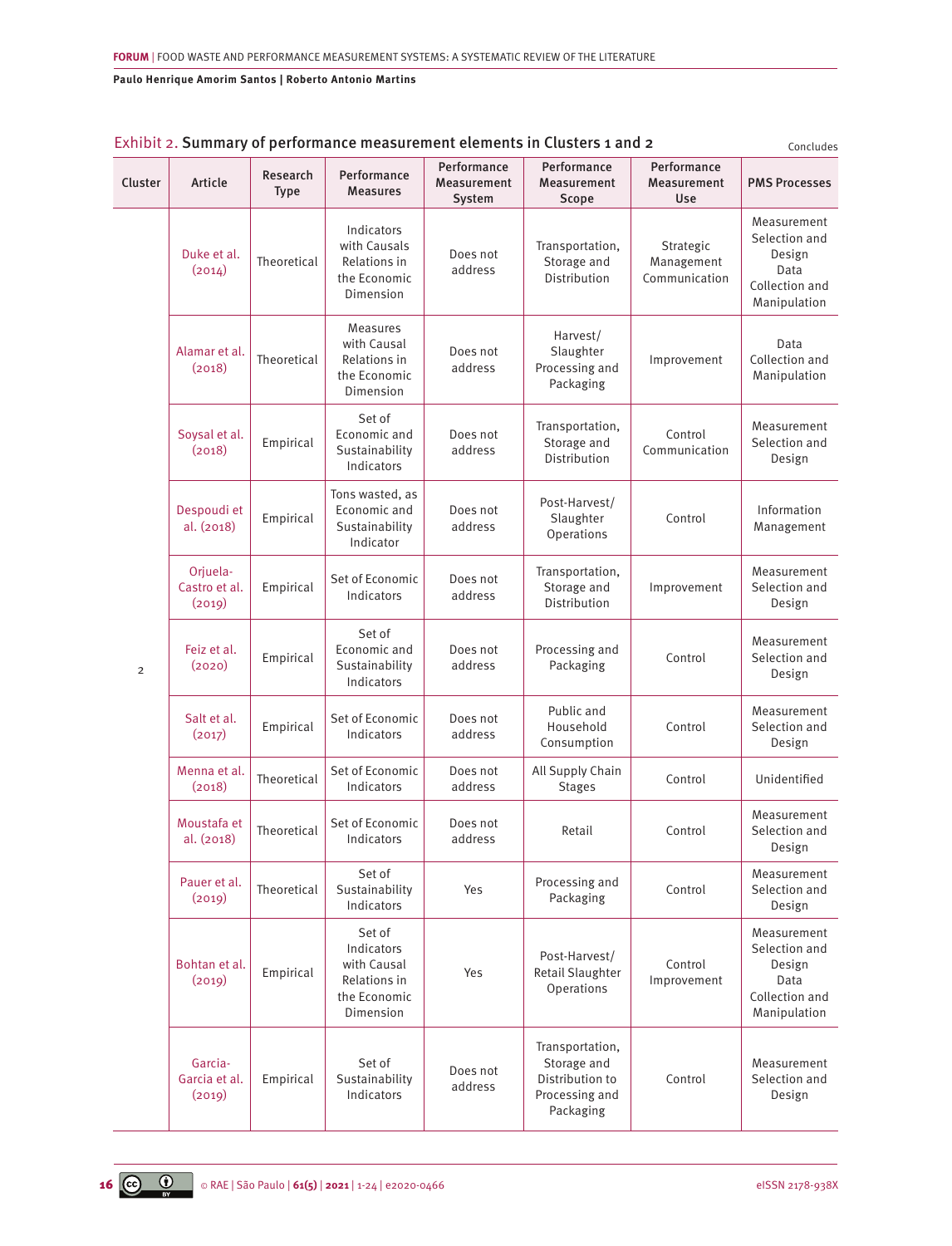[Orjuela-Castro, Orejuela-Cabrera and Adarme-Jaimes \(2019\)](#page-22-0) present a mathematical vehicle routing model for perishable foods, which models: a fleet of heterogeneous vehicles; the fixed cost of transport; a variable cost per distance traveled; and the cost of fruit waste associated with transportation time. The model also considers the perishability of fruit in an explicit relationship with travel time and vehicle capacity. The findings show the need to investigate multi-objective models, using performance measures of efficiency, quality, and responsiveness.

[Bohtan, Mathiyazhagan and Vrat \(2019\)](#page-19-0) address food chain management using performance and productivity objectives to develop a PMS for a public food distribution system in India. The proposed PMS covers all transportation stages, because fast transport is vital for reducing food perishability. The system goal is to evaluate the effectiveness (meeting customer requirements) and efficiency (resource savings) of the supply chain. The authors recognize that performance measurement and improvement studies are fundamental for standardizing and optimizing the entire supply chain.

Exhibit 2 summarizes the elements of the performance measurement system found in the articles in Clusters 1 and 2. We analyzed each paper with regard to: the nature of the research (theoretical or empirical); the performance measures used (isolated or joint, economic or sustainability); the PMS approach; the scope of performance measurement (links in the food supply chain – Figure 1); the use of performance measurement (control, strategy, communication, influence on behavior, or improvement); and PMS processes (measurement selection and design, data collection and manipulation, information management, performance evaluation, and systems review). [Franco-Santos et al. \(2007\)](#page-20-0) established the basis of the last two categories.

# **DISCUSSION OF RESULTS**

The analysis first concentrates on the type of research described in the articles (Exhibit 2). Most papers are empirical (61.1%), as opposed to theoretical papers, like literature reviews, modeling or axiomatic simulations. Another point are the performance measures. We identify two types of performance measure; stand-alone, and sets of metrics, whose clustering does not reveal a logic. Many non-financial metrics establish a causal relationship between financial performance measures for assessing the impact of food waste, and loss [\(Buzby & Hyman, 2012;](#page-19-0)  [Gustavsson et al., 2011; Hall et al., 2009\)](#page-19-0). An exception to this are [Charlebois et al. \(2015\)](#page-19-0), who ignore performance measures, but indicate the sources of waste for developing metrics. [Despoudi et al. \(2018\)](#page-19-0) substantiate their analysis of the economic and sustainability performance based on a single non-financial performance measure (the amount of food wasted). [Pirani and Arafat \(2016\)](#page-22-0) propose an aggregate performance measure derived from six other measures, all of them non-financial.

The performance measures taken from the sample documents form an association with the financial, sustainability, and eco-financial dimensions (Exhibit 2). An exception to this are [Derqui and Fernandez \(2017\)](#page-19-0), who include social performance measures from a triple bottom line perspective. The importance of the financial dimension is clear in Exhibit 2 (column "Performance Measures"), notably in the articles in Cluster 2. These articles deal with those food waste performance measures that are associated with business strategy and sustainability. Only three articles follow [Bititci et al.'s \(2018\)](#page-18-0) PMS definition (Exhibit 1) that deals with a proposal for performance measurement systems and how to use them. This finding is alarming because scholars have been addressing performance measurement from a narrow perspective by emphasizing the performance measures used. This evidence corroborates the previous result. The sample documents cited 1,618 references, even though they only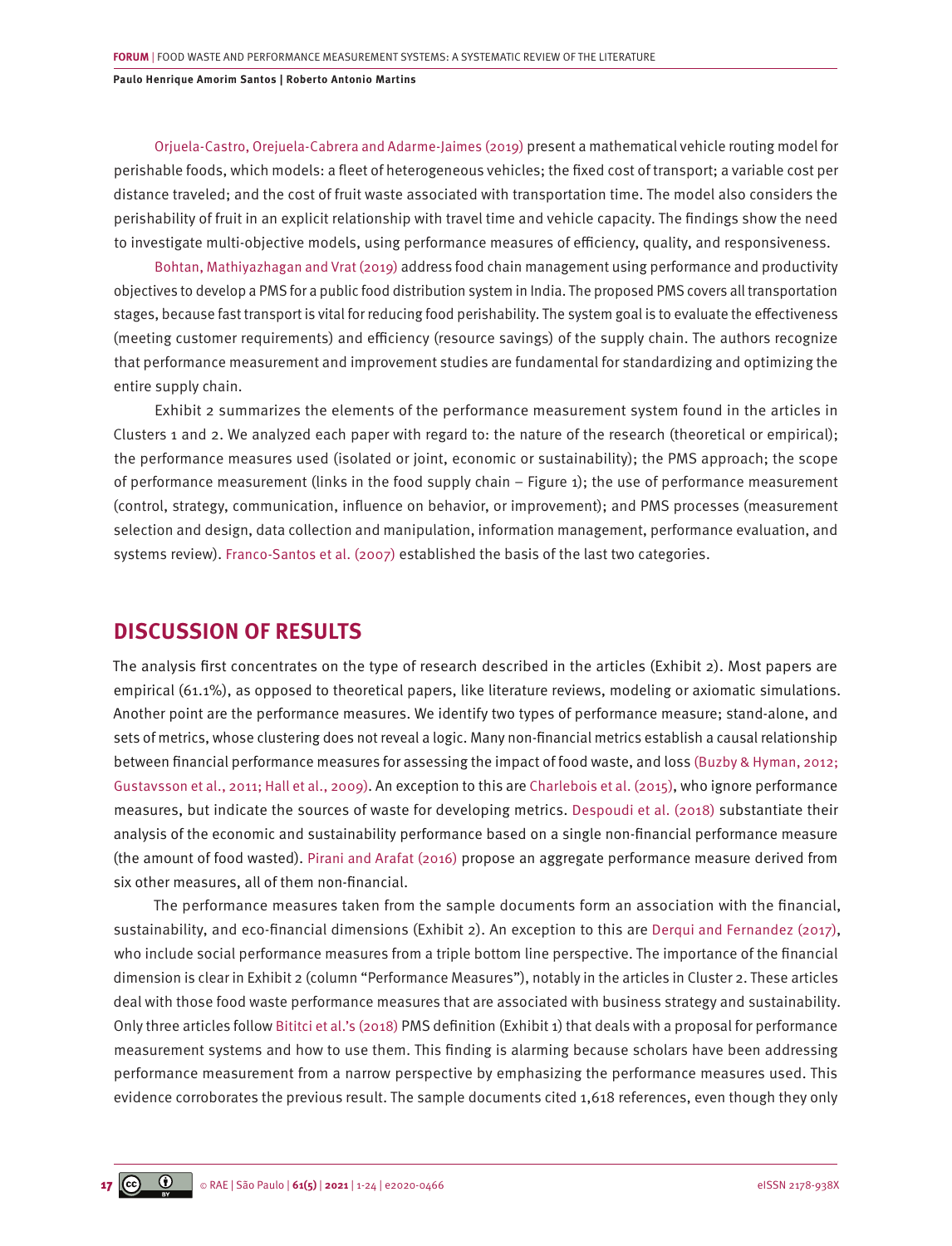once cited traditional references to PMS, such as those by Kaplan and Norton (1992), Neely *et al.* (1995), Kaplan and Norton (1995), and Bititci, Carrie and McDevitt (1997). The absence of a theoretical background for PMS may explain the narrow approach adopted by the authors of the papers in Clusters 1 and 2.

A third point is the scope of performance measurement that deals with supply chain links in the sample documents (Exhibit 2). [Menna](#page-21-0) *et al.* (2018) are the only ones to present a broad perspective involving all the links in the food supply chain, according to the [FAO \(2019\)](#page-20-0). Most articles, especially those in Cluster 1, address those elements that are commonly found towards the end of the supply chain, like retailers, and public and household consumption. Even those authors who address PMS do so from the limited scope of the immediate supply chain (an upstream or downstream link with the coordinating link). [Naidoo and Gasparatos \(2018\)](#page-21-0) [and Pauer et al. \(2019\)](#page-22-0) [focus only on one link, while Bohtan et al. \(2019\)](#page-22-0) consider the intermediate part of the supply chain.

A fourth point is the use of performance measurement. The findings deal with using PMS for control and improvement purposes (Exhibit 2). [Hertog et al. \(2014\)](#page-20-0) propose using it for strategic management (emphasis on control) and communication with other links in the supply chain. [Soysal et al. \(2018\)](#page-22-0) focus on suppliers. Finally, [Bohtan et al. \(2019\)](#page-19-0) recommend using PMS for controlling and improving, and deal with its use from a broader perspective. This result corroborates the fact that the sample documents are lacking a broad performance measurement perspective. Scholars need to change and study the latest uses for PMS that focus on influencing agents and people's behaviors. These uses also highlight the lack of an approach looking at the whole of the supply chain, which is another alarming result.

The fifth point has to do with PMS processes. The findings show the dominance of the process for selecting and designing measures. Most articles present proposals for performance measures that reinforce previous findings. No article, however, develops the Bohdan metrics in accordance with PMS literature. [Derqui and Fernandez](#page-19-0) [\(2017\) and Naidoo and Gasparatos \(2018\)](#page-19-0) are exceptions in Cluster 1 because they deal with data collection and manipulation, the selection and design of measures, and communication management. Similarly, in Cluster 2, [Hertog et al. \(2014\), Alamar et al. \(2018\) and Bohtan et al. \(2019\)](#page-20-0) deal with data collection and manipulation. [Despoudi et al. \(2018\)](#page-19-0) is the only paper to address information management. The sample documents do not address performance evaluation or system review.

A sixth and final point is the scant attention that is paid to Industry 4.0 and its related terms, such as smart manufacturing or digitization, taken from sample authors. Only [Naidoo and Gasparatos \(2018\)](#page-21-0) claim that retailers could take advantage of big data to improve their environmental performance by optimizing the supply chain. [Hertog et al. \(2014\)](#page-20-0) also recognize radio frequency identification (RFID) as an enabler of rapid communication in the supply chain. The authors also admit that the application of cyber-physical systems is essential for a responsive and flexible supply chain and for reducing waste. There is no mention of communication technologies using cloud computing, blockchain, machine learning, artificial intelligence or human-machine interface. The sample articles do not mention techniques like additive manufacturing, virtual factories, or digital twins.

# **CONCLUSIONS**

Using bibliometric and content analysis, the systematic literature review enabled us to respond to QP1: "What is the current state of experimental research into performance measurement systems for measuring food waste?" Current scientific production is incipient and has a low impact. Despite all the efforts by FAO/UN at the company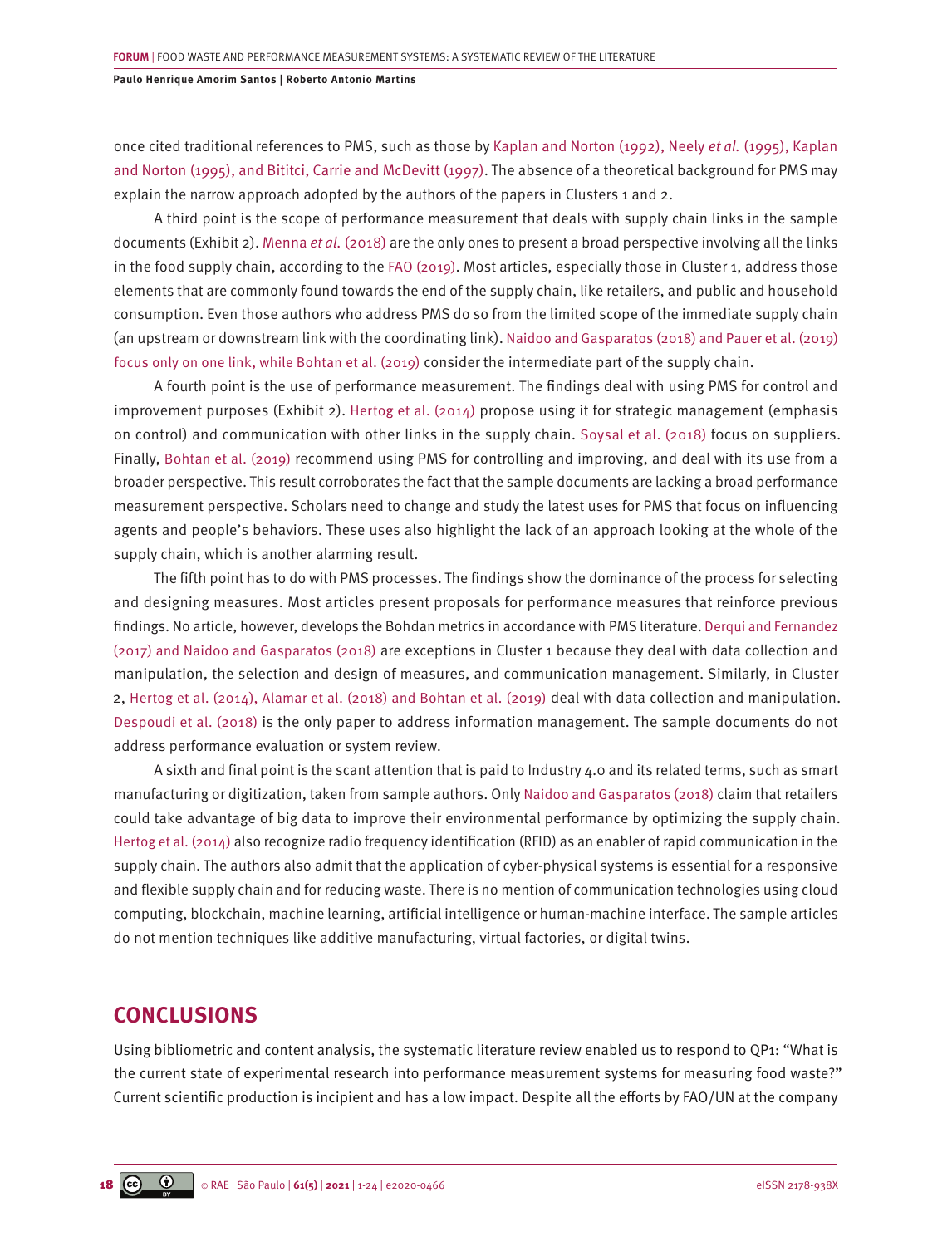<span id="page-18-0"></span>and food chain level, the sample document authors developed or used performance measures for several aims. They evaluate performance using mathematical models or empirical research, as well as showing the potential for sustainable benefits for economic purposes. Cluster 1 and Cluster 2 articles follow the literature recommendations on food waste and try to connect food waste and natural resources with the financial dimension. Performance measures are also elements of waste management and food losses.

With relation to QP2: "What are the challenges and trends in implementing performance measurement systems for measuring food waste?", few articles address performance measurement for proposing metrics or systems, or how to use them. Controlling essentially dominates the use of performance measurement, followed by improving. The traditional view of how to use PMS probably prevails over using it for improving and learning. The most common PMS processes are selecting and designing metrics, while performance evaluation and system review are unexplored by Cluster 1 and Cluster 2 authors. This emphasis is in line with the focus on performance measures rather than on PMS. Performance measures are generally used in isolation, with the financial dimension predominating. Even sustainable metrics are often used merely to establish causal relationships with financial measures. Results point to the need to move towards performance management, focusing on PMS and the influence of agents and people's behaviors. Finally, among the many challenges, the central goal is to move from measuring the performance of supply chain links to using a PMS for the entire supply chain. The findings indicate an avenue for developing research to reduce waste and mitigate the effects, thus helping reduce food insecurity.

Many opportunities for future investigations emerge in the search for answers to the proposed research questions. Most articles in the sample, especially in Cluster 1, address the final links in the supply chain (retailers, and public and household consumption). Even authors who deal with PMSs do so from a narrow supply chain scope, and often only address the immediate supply chain. Undertaking research that moves the scope to include the whole of the food supply chain is a demanding task. Data collection and manipulation, and information management processes were not the focus of the sample articles. These PMS processes can benefit from Industry 4.0 digital technologies. Digital technologies could measure food waste more accurately from the perspective of the entire food supply chain. Finally, the use of performance information should influence attitudes towards reducing waste, with mitigation of the environmental and economic effects. The focus when using a PMS should be on improvement and learning, with the intensive application of digital technologies in PMS processes. Although choosing the WoS scientific index might have limited our investigation, we believe that the additional number of papers that might have been included in the sample would not have substantially changed the results.

# **REFERENCES**

- [Alamar, M. D. C., Falagán, N., Aktas, E., & Terry, L. A. \(2018\).](https://onlinelibrary.wiley.com/doi/full/10.1002/jsfa.8708) [Minimising food waste: A call for multidisciplinary research.](https://onlinelibrary.wiley.com/doi/full/10.1002/jsfa.8708) *[Journal of the Science of Food and Agriculture](https://onlinelibrary.wiley.com/doi/full/10.1002/jsfa.8708)*, *98*(1), 8-11. [doi:10.1002/jsfa.8708](https://onlinelibrary.wiley.com/doi/full/10.1002/jsfa.8708)
- [Aria, M. & Cuccurullo, C. \(2017\). Bibliometrix: An R-tool for](https://www.sciencedirect.com/science/article/abs/pii/S1751157717300500)  [comprehensive science mapping analysis.](https://www.sciencedirect.com/science/article/abs/pii/S1751157717300500) *Journal of Informetrics*, *11*[\(4\), 959-975. doi: 10.1016/j.joi.2017.08.007](https://www.sciencedirect.com/science/article/abs/pii/S1751157717300500)
- [Bititci, U., Garengo, P., Dörfler, V., & Nudurupati, S. \(2012\).](ttps://pureportal.strath.ac.uk/en/publications/performance-measurement-challenges-for-tomorrow) [Performance measurement: Challenges for tomorrow.](ttps://pureportal.strath.ac.uk/en/publications/performance-measurement-challenges-for-tomorrow)

*[International Journal of Management Reviews](ttps://pureportal.strath.ac.uk/en/publications/performance-measurement-challenges-for-tomorrow)*, *14*(3), 305-327. [doi:10.1111/j.1468-2370.2011.00318.x](ttps://pureportal.strath.ac.uk/en/publications/performance-measurement-challenges-for-tomorrow)

- [Bititci, U., & Nudurupati, S. \(2002\). Driving continuous](https://core.ac.uk/download/pdf/110653066.pdf)  improvement. *[Manufacturing Engineer](https://core.ac.uk/download/pdf/110653066.pdf)*, *81*(5), 230-235. [doi:10.1049/me:20020506](https://core.ac.uk/download/pdf/110653066.pdf)
- [Bititci, U. S., Bourne, M., Cross, J. A., Nudurupati, S. S., & Sang,](https://researchportal.hw.ac.uk/en/publications/editorial-towards-a-theoretical-foundation-for-performance-measur)  [K. \(2018\). Towards a theoretical foundation for performance](https://researchportal.hw.ac.uk/en/publications/editorial-towards-a-theoretical-foundation-for-performance-measur)  [measurement and management.](https://researchportal.hw.ac.uk/en/publications/editorial-towards-a-theoretical-foundation-for-performance-measur) *International Journal of Management Reviews*, *20*[\(3\), 653-660. doi:10.1111/ijmr.12086](https://researchportal.hw.ac.uk/en/publications/editorial-towards-a-theoretical-foundation-for-performance-measur)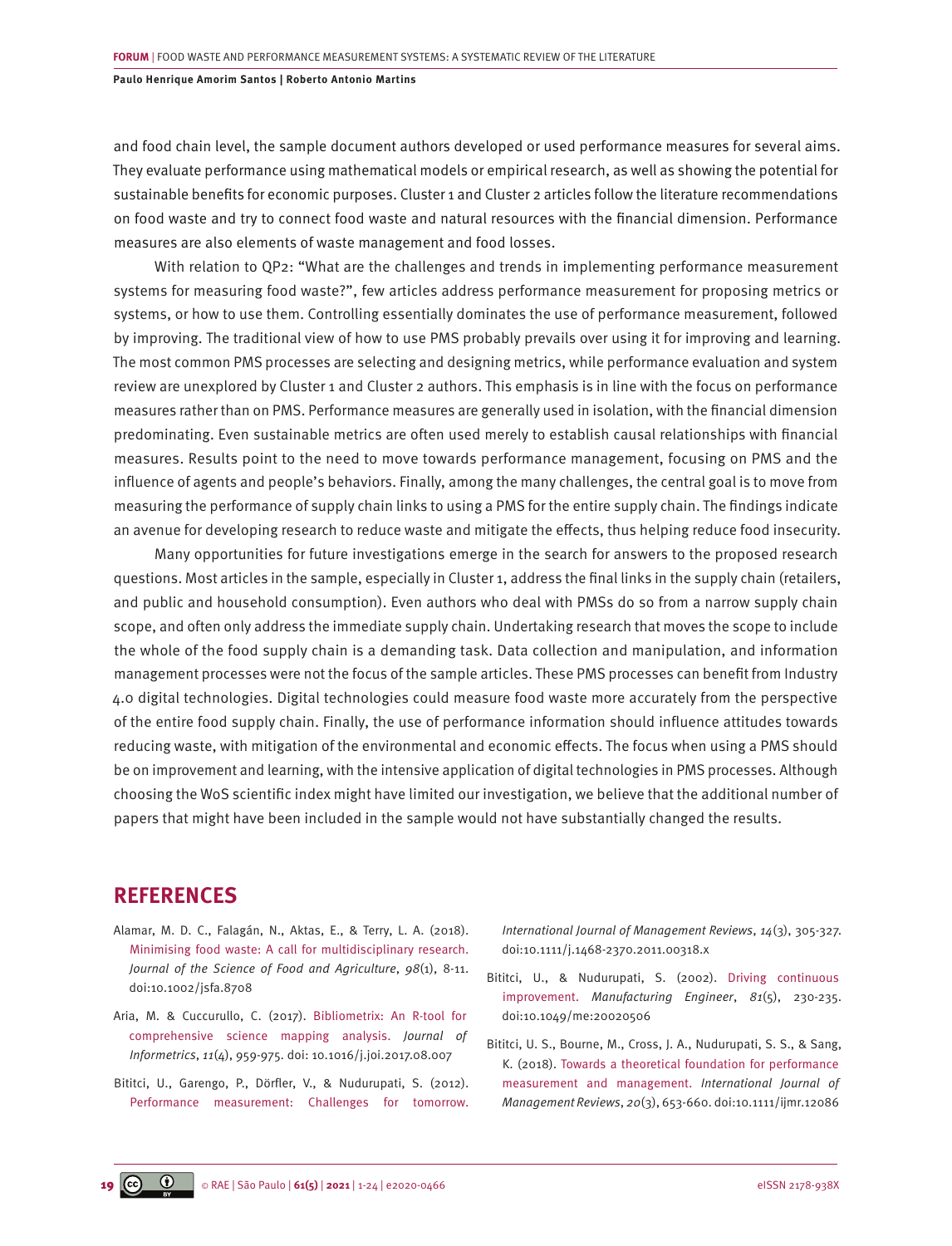- <span id="page-19-0"></span>[Bititci, U. S., Carrie, A. S., & McDevitt, L. \(1997\). Integrated](https://www.emerald.com/insight/content/doi/10.1108/01443579710167230/full/html)  [performance measurement systems: A development guide.](https://www.emerald.com/insight/content/doi/10.1108/01443579710167230/full/html) *[International Journal of Operations & Production Management,](https://www.emerald.com/insight/content/doi/10.1108/01443579710167230/full/html)  17*[\(5\), 522-534. doi:10.1108/01443579710167230](https://www.emerald.com/insight/content/doi/10.1108/01443579710167230/full/html)
- [Bititci, U. S., Mendibil, K., Nudurupati, S., Garengo, P., &](https://www.deepdyve.com/lp/emerald-publishing/dynamics-of-performance-measurement-and-organisational-culture-RKL3Y2Zhwl)  [Turner, T. \(2006\). Dynamics of performance measurement](https://www.deepdyve.com/lp/emerald-publishing/dynamics-of-performance-measurement-and-organisational-culture-RKL3Y2Zhwl)  [and organisational culture.](https://www.deepdyve.com/lp/emerald-publishing/dynamics-of-performance-measurement-and-organisational-culture-RKL3Y2Zhwl) *International Journal of [Operations & Production Management](https://www.deepdyve.com/lp/emerald-publishing/dynamics-of-performance-measurement-and-organisational-culture-RKL3Y2Zhwl)*, *26*(12), 1325-1350. [doi:10.1108/01443570610710579](https://www.deepdyve.com/lp/emerald-publishing/dynamics-of-performance-measurement-and-organisational-culture-RKL3Y2Zhwl)
- [Blenkinsop, S. A., & Burns, N. \(1992\). Performance measurement](https://www.emerald.com/insight/content/doi/10.1108/01443579210017213/full/html)  revisited. *[International Journal of Operations & Production](https://www.emerald.com/insight/content/doi/10.1108/01443579210017213/full/html)  Management, 12*[\(10\), 16-25. doi:10.1108/01443579210017213](https://www.emerald.com/insight/content/doi/10.1108/01443579210017213/full/html)
- [Bohtan, A., Mathiyazhagan, K., & Vrat, P. \(2019\). Modeling the](https://link.springer.com/article/10.1007/s12597-019-00384-1)  [public distribution system: A PO-P approach.](https://link.springer.com/article/10.1007/s12597-019-00384-1) *OPSEARCH*, *56*[\(3\), 1024-1066. doi:10.1007/s12597-019-00384-1](https://link.springer.com/article/10.1007/s12597-019-00384-1)
- [Bourne, M., Franco-Santos, M., Micheli, P., & Pavlov, A. \(2018\).](https://www.emerald.com/insight/content/doi/10.1108/IJOPM-11-2018-784/full/html) [Performance measurement and management: A system of](https://www.emerald.com/insight/content/doi/10.1108/IJOPM-11-2018-784/full/html)  systems perspective. *[International Journal of Production Research](https://www.emerald.com/insight/content/doi/10.1108/IJOPM-11-2018-784/full/html)*, *56*[\(8\), 2788-2799. doi:10.1080/00207543.2017.1404159](https://www.emerald.com/insight/content/doi/10.1108/IJOPM-11-2018-784/full/html)
- [Bourne, M., Mills, J., Wilcox, M., Neely, A., & Platts, K. \(2000\).](https://www.emerald.com/insight/content/doi/10.1108/01443570010330739/full/html) [Designing, implementing and updating performance](https://www.emerald.com/insight/content/doi/10.1108/01443570010330739/full/html)  measurement systems. *[International Journal of](https://www.emerald.com/insight/content/doi/10.1108/01443570010330739/full/html)  [Operations & Production Management, 20](https://www.emerald.com/insight/content/doi/10.1108/01443570010330739/full/html)*(7), 754-771. [doi:10.1108/01443570010330739](https://www.emerald.com/insight/content/doi/10.1108/01443570010330739/full/html)
- [Bourne, M., Neely, A., Mills, J., & Platts, K. \(2003\). Implementing](https://www.semanticscholar.org/paper/Implementing-performance-measurement-systems%3A-a-Bourne-Neely/2cda9e24709c1a75a6cb7d187030a5b1b82ccd40)  [performance measurement systems: A literature review.](https://www.semanticscholar.org/paper/Implementing-performance-measurement-systems%3A-a-Bourne-Neely/2cda9e24709c1a75a6cb7d187030a5b1b82ccd40) *[International Journal of Business Performance Management](https://www.semanticscholar.org/paper/Implementing-performance-measurement-systems%3A-a-Bourne-Neely/2cda9e24709c1a75a6cb7d187030a5b1b82ccd40)*, *5*(1), 1-24. [doi:10.1504/IJBPM.2003.002097](https://www.semanticscholar.org/paper/Implementing-performance-measurement-systems%3A-a-Bourne-Neely/2cda9e24709c1a75a6cb7d187030a5b1b82ccd40)
- [Bourne, M., Neely, A., Platts, K., & Mills, J. \(2002\). The success](https://www.emerald.com/insight/content/doi/10.1108/01443570210450329/full/html)  [and failure of performance measurement initiatives:](https://www.emerald.com/insight/content/doi/10.1108/01443570210450329/full/html)  [Perceptions of participating managers.](https://www.emerald.com/insight/content/doi/10.1108/01443570210450329/full/html) *International Journal [of Operations & Production Management](https://www.emerald.com/insight/content/doi/10.1108/01443570210450329/full/html)*, *22*(11), 1288-1310. [doi:10.1108/01443570210450329](https://www.emerald.com/insight/content/doi/10.1108/01443570210450329/full/html)
- [Braz, R. G. F., Scavarda, L. F., & Martins, R. A. \(2011\). Reviewing](https://www.semanticscholar.org/paper/Reviewing-and-improving-performance-measurement-An-Braz-Scavarda/f11c3476dc898b6656967da257ee84d2ca620fe5)  [and improving performance measurement systems: An action](https://www.semanticscholar.org/paper/Reviewing-and-improving-performance-measurement-An-Braz-Scavarda/f11c3476dc898b6656967da257ee84d2ca620fe5)  research. *[International Journal of Production Economics](https://www.semanticscholar.org/paper/Reviewing-and-improving-performance-measurement-An-Braz-Scavarda/f11c3476dc898b6656967da257ee84d2ca620fe5)*, *133*[\(2\), 751-760. doi:10.1016/j.ijpe.2011.06.003](https://www.semanticscholar.org/paper/Reviewing-and-improving-performance-measurement-An-Braz-Scavarda/f11c3476dc898b6656967da257ee84d2ca620fe5)
- [Brown, D., & Li, Y. \(2013\). Solid state anaerobic co-digestion of](https://www.sciencedirect.com/science/article/abs/pii/S0960852412014319)  [yard waste and food waste for biogas production.](https://www.sciencedirect.com/science/article/abs/pii/S0960852412014319) *Bioresource Technology*, *127*[, 275-280. doi:10.1016/j.biortech.2012.09.081](https://www.sciencedirect.com/science/article/abs/pii/S0960852412014319)
- [Buzby, J. C., & Hyman, J. \(2012\). Total and per capita value of](https://www.sciencedirect.com/science/article/abs/pii/S0306919212000693)  [food loss in the United States. Food Policy,](https://www.sciencedirect.com/science/article/abs/pii/S0306919212000693) *37*(5), 561-570. [doi:10.1016/j.foodpol.2012.06.002](https://www.sciencedirect.com/science/article/abs/pii/S0306919212000693)
- [Chan, H. K. \(2011\). Supply chain systems: Recent trend in](https://ieeexplore.ieee.org/document/5677437)  [research and applications.](https://ieeexplore.ieee.org/document/5677437) *IEEE Systems Journal*, *5*(1), 2-5. [doi:10.1109/jsyst.2010.2100191](https://ieeexplore.ieee.org/document/5677437)
- [Charlebois, S., Creedy, A., & Massow, M. von. \(2015\). "Back of](https://www.emerald.com/insight/content/doi/10.1108/IJCTHR-12-2014-0100/full/html) [house" – Focused study on food waste in fine dining: The](https://www.emerald.com/insight/content/doi/10.1108/IJCTHR-12-2014-0100/full/html)  case of Delish restaurants. *[International Journal of Culture,](https://www.emerald.com/insight/content/doi/10.1108/IJCTHR-12-2014-0100/full/html) [Tourism and Hospitality Research, 9](https://www.emerald.com/insight/content/doi/10.1108/IJCTHR-12-2014-0100/full/html)*(3), 278-291. doi:10.1108/ [ijcthr-12-2014-0100](https://www.emerald.com/insight/content/doi/10.1108/IJCTHR-12-2014-0100/full/html)
- [Cicatiello, C., Franco, S., Pancino, B., & Blasi, E. \(2016\). The value](https://www.semanticscholar.org/paper/The-value-of-food-waste%3A-An-exploratory-study-on-Cicatiello-Franco/37612d6d6cd9d1fdeadac9c8dd75dbcbf1f02b1e)  [of food waste: An exploratory study on retailing.](https://www.semanticscholar.org/paper/The-value-of-food-waste%3A-An-exploratory-study-on-Cicatiello-Franco/37612d6d6cd9d1fdeadac9c8dd75dbcbf1f02b1e) *Journal of [Retailing and Consumer Services](https://www.semanticscholar.org/paper/The-value-of-food-waste%3A-An-exploratory-study-on-Cicatiello-Franco/37612d6d6cd9d1fdeadac9c8dd75dbcbf1f02b1e)*, *30*, 96-104. doi:10.1016/j. [jretconser.2016.01.004](https://www.semanticscholar.org/paper/The-value-of-food-waste%3A-An-exploratory-study-on-Cicatiello-Franco/37612d6d6cd9d1fdeadac9c8dd75dbcbf1f02b1e)
- Cobo, M. J., López‐Herrera, A. G., Herrera‐[Viedma, E., & Herrera,](https://sci2s.ugr.es/sites/default/files/ficherosPublicaciones/1376_mjcobo-softwareReview-2011.pdf)  [F. \(2011\). Science mapping software tools: Review, analysis,](https://sci2s.ugr.es/sites/default/files/ficherosPublicaciones/1376_mjcobo-softwareReview-2011.pdf)  [and cooperative study among tools.](https://sci2s.ugr.es/sites/default/files/ficherosPublicaciones/1376_mjcobo-softwareReview-2011.pdf) *Journal of the American [Society for Information Science and Technology](https://sci2s.ugr.es/sites/default/files/ficherosPublicaciones/1376_mjcobo-softwareReview-2011.pdf)*, *62*(7), 1382- [1402. doi:10.1002/asi.21525](https://sci2s.ugr.es/sites/default/files/ficherosPublicaciones/1376_mjcobo-softwareReview-2011.pdf)
- Comissão Europeia. (2010). *Preparatory study on food waste across EU 27*. Available at [https://ec.europa.eu/environment/](https://ec.europa.eu/environment/eussd/pdf/bio_foodwaste_report.pdf) [eussd/pdf/bio\\_foodwaste\\_report.pdf](https://ec.europa.eu/environment/eussd/pdf/bio_foodwaste_report.pdf)
- [Cousins, P. D., Lawson, B., & Squire, B. \(2008\). Performance](https://www.emerald.com/insight/content/doi/10.1108/01443570810856170/full/html)  measurement in strategic buyer supplier relationships. *[International Journal of Operations & Production Management,](https://www.emerald.com/insight/content/doi/10.1108/01443570810856170/full/html) 28*[\(3\), 238-258. doi:10.1108/01443570810856170](https://www.emerald.com/insight/content/doi/10.1108/01443570810856170/full/html)
- [Dal'Magro, G. P., & Talamini, E. \(2019\). Estimating the](https://journals.sagepub.com/doi/full/10.1177/0734242X19836710)  [magnitude of the food loss and waste generated in](https://journals.sagepub.com/doi/full/10.1177/0734242X19836710) Brazil. *[Waste Management & Research](https://journals.sagepub.com/doi/full/10.1177/0734242X19836710)*, *37*(7), 706-716. [doi:10.1177/0734242X19836710](https://journals.sagepub.com/doi/full/10.1177/0734242X19836710)
- [Derqui, B., & Fernandez, V. \(2017\). The opportunity of tracking](https://pubmed.ncbi.nlm.nih.gov/28778784/) [food waste in school canteens: Guidelines for self](https://pubmed.ncbi.nlm.nih.gov/28778784/)assessment. *Waste Management*, *69*[, 431-444. doi:10.1016/j.](https://pubmed.ncbi.nlm.nih.gov/28778784/) [wasman.2017.07.030v](https://pubmed.ncbi.nlm.nih.gov/28778784/)
- Department of Economic and Social Affairs , UN (2016). *Transforming our world: The 2030 agenda for sustainable development*. Retrieved from [https://sdgs.](https://sdgs.un.org/2030agenda) [un.org/2030agenda](https://sdgs.un.org/2030agenda)
- [Despoudi, S., Papaioannou, G., Saridakis, G., & Dani, S. \(2018\).](https://pure.hud.ac.uk/en/publications/does-collaboration-pay-in-agricultural-supply-chain-an-empirical-)  [Does collaboration pay in agricultural supply chain? An](https://pure.hud.ac.uk/en/publications/does-collaboration-pay-in-agricultural-supply-chain-an-empirical-) empirical approach. *[International Journal of Production](https://pure.hud.ac.uk/en/publications/does-collaboration-pay-in-agricultural-supply-chain-an-empirical-) Research*, *56*[\(13\), 4396-4417. doi:10.1080/00207543.2018.14](https://pure.hud.ac.uk/en/publications/does-collaboration-pay-in-agricultural-supply-chain-an-empirical-) [40654](https://pure.hud.ac.uk/en/publications/does-collaboration-pay-in-agricultural-supply-chain-an-empirical-)
- [Duong, L. N., Wood, L. C., & Wang, W. Y. \(2018\). Effects of](https://www.mdpi.com/2071-1050/10/5/1559) [consumer demand, product lifetime, and substitution ratio on](https://www.mdpi.com/2071-1050/10/5/1559) [perishable inventory management.](https://www.mdpi.com/2071-1050/10/5/1559) *Sustainability*, *10*(5), 1559. doi: [10.3390/su10051559](https://www.mdpi.com/2071-1050/10/5/1559)
- Eck, N. J. Van, & Waltman, L. (2013). *VOSviewer manual.* Retrieved from https://www.vosviewer.com/download/f-33t2.pdf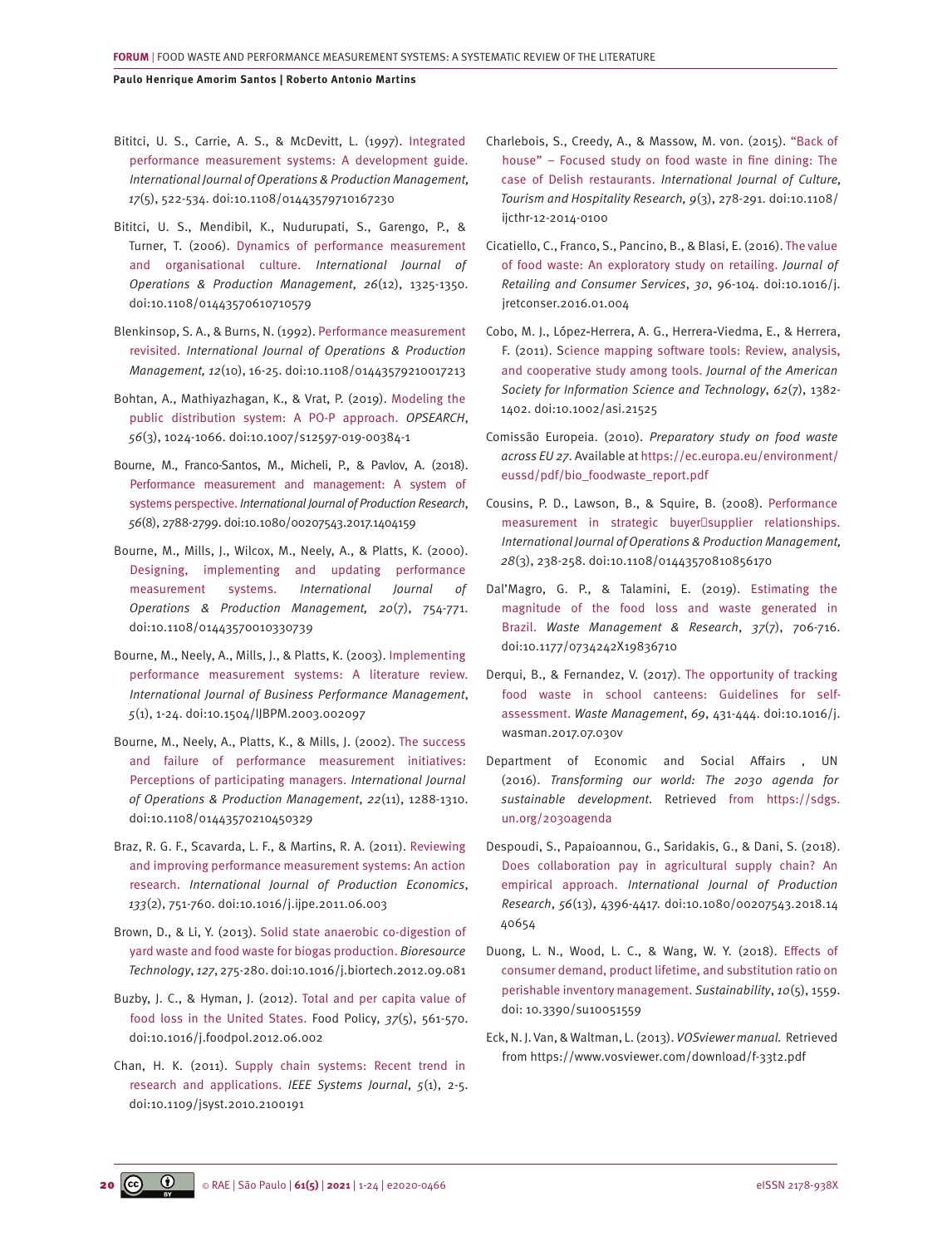<span id="page-20-0"></span>[ElMekawy, A., Srikanth, S., Vanbroekhoven, K., Wever, H. De,](https://www.sciencedirect.com/science/article/abs/pii/S0378775314004340) [& Pant, D. \(2014\). Bioelectro-catalytic valorization of dark](https://www.sciencedirect.com/science/article/abs/pii/S0378775314004340)  [fermentation effluents by acetate oxidizing bacteria in](https://www.sciencedirect.com/science/article/abs/pii/S0378775314004340)  [bioelectrochemical system \(BES\).](https://www.sciencedirect.com/science/article/abs/pii/S0378775314004340) *Journal of Power Sources*, *262*[, 183-191. doi:10.1016/j.jpowsour.2014.03.111](https://www.sciencedirect.com/science/article/abs/pii/S0378775314004340)

[Feiz, R., Johansson, M., Lindkvist, E., Moestedt, J., Påledal, S. N.,](https://ideas.repec.org/a/eee/energy/v200y2020ics0360544220305697.html) [& Svensson, N. \(2020\). Key performance indicators for biogas](https://ideas.repec.org/a/eee/energy/v200y2020ics0360544220305697.html)  [production: Methodological insights on the life-cycle analysis](https://ideas.repec.org/a/eee/energy/v200y2020ics0360544220305697.html)  [of biogas production from source-separated food waste.](https://ideas.repec.org/a/eee/energy/v200y2020ics0360544220305697.html) *Energy*, *200*, 117462. [doi:10.1016/j.energy.2020.117462](https://ideas.repec.org/a/eee/energy/v200y2020ics0360544220305697.html)

[Ferreira, A., & Otley, D. \(2009\). The design and use of](https://www.sciencedirect.com/science/article/abs/pii/S1044500509000432)  [performance management systems: An extended framework](https://www.sciencedirect.com/science/article/abs/pii/S1044500509000432)  for analysis. *[Management Accounting Research](https://www.sciencedirect.com/science/article/abs/pii/S1044500509000432)*, *20*(4), 263- [282. doi:10.1016/j.mar.2009.07.003](https://www.sciencedirect.com/science/article/abs/pii/S1044500509000432)

Food and Agriculture Organization of the United Nations. (2008). *An introduction to the basic concepts of food security*. Retrieved from<https://www.fao.org/3/a-al936e.pdf>

Food and Agriculture Organization of the United Nations. (2013). *Food wastage footprint: Impacts on natural resources.* Retrieved from<https://www..fao.org/3/i3347e/i3347e.pdf>

Food and Agriculture Organization of the United Nations. (2014). *Mitigation of food wastage: Societal costs and benefits.* Retrieved from<https://www.fao.org/3/a-i3989e.pdf>

Food and Agriculture Organization of the United Nations. (2015). *The state of food and agriculture*. Retrieved from [https://www.](https://www.fao.org/3/a-i4910e.pdf) [fao.org/3/a-i4910e.pdf](https://www.fao.org/3/a-i4910e.pdf)

Food and Agriculture Organization of the United Nations. (2017). *Save food: Global initiative on food loss and waste reduction.* Retrieved from<https://www.fao.org/3/a-i7657e.pdf>

Food and Agriculture Organization of the United Nations. (2019). *The state of food and agriculture 2019: Moving forward on food loss and waste reduction*. Retrieved from [http://www.fao.](http://www.fao.org/3/ca6030en/ca6030en.pdf) [org/3/ca6030en/ca6030en.pdf](http://www.fao.org/3/ca6030en/ca6030en.pdf)

Franco‐[Santos, M., Kennerley, M., Micheli, P., Martinez, V.,](https://core.ac.uk/download/pdf/141018.pdf) [Mason, S., Marr, B., ... Neely, A. \(2007\). Towards a definition of](https://core.ac.uk/download/pdf/141018.pdf)  [a business performance measurement system.](https://core.ac.uk/download/pdf/141018.pdf) *International [Journal of Operations & Production Management](https://core.ac.uk/download/pdf/141018.pdf)*, *27*(8), 784- [801. doi:10.1108/01443570710763778](https://core.ac.uk/download/pdf/141018.pdf)

[Galanakis, C. M. \(2012\). Recovery of high added-value](https://www.sciencedirect.com/science/article/abs/pii/S0924224412000532)  [components from food wastes: Conventional, emerging](https://www.sciencedirect.com/science/article/abs/pii/S0924224412000532)  [technologies and commercialized applications.](https://www.sciencedirect.com/science/article/abs/pii/S0924224412000532) *Trends in [Food Science & Technology](https://www.sciencedirect.com/science/article/abs/pii/S0924224412000532)*, *26*(2), 68-87. doi: 10.1016/j. [tifs.2012.03.003](https://www.sciencedirect.com/science/article/abs/pii/S0924224412000532)

[Garcia-Garcia, G., Stone, J., & Rahimifard, S. \(2019\). Opportunities](https://www.sciencedirect.com/science/article/pii/S0959652618336722)  [for waste valorisation in the food industry: A case study with](https://www.sciencedirect.com/science/article/pii/S0959652618336722)  four UK food manufacturers. *[Journal of Cleaner Production](https://www.sciencedirect.com/science/article/pii/S0959652618336722)*, *211*[, 1339-1356. doi:10.1016/j.jclepro.2018.11.269](https://www.sciencedirect.com/science/article/pii/S0959652618336722)

[Garengo, P., Nudurupati, S., & Bititci, U. \(2007\). Understanding](https://www.sciencedirect.com/science/article/abs/pii/S0166361507000723) [the relationship between PMS and MIS in SMEs: An](https://www.sciencedirect.com/science/article/abs/pii/S0166361507000723) [organizational life cycle perspective.](https://www.sciencedirect.com/science/article/abs/pii/S0166361507000723) *Computers in Industry*, *58*[\(7\), 677-686. doi:10.1016/j.compind.2007.05.006](https://www.sciencedirect.com/science/article/abs/pii/S0166361507000723)

[Godfray, H. C. J., Beddington, J. R., Crute, I. R., Haddad, L.,](https://science.sciencemag.org/content/327/5967/812.full)  [Lawrence, D., Muir, J. F., ... Toulmin, C. \(2010\). Food security:](https://science.sciencemag.org/content/327/5967/812.full) [The challenge of feeding 9 billion people.](https://science.sciencemag.org/content/327/5967/812.full) *Science*, *327*(5967), [812-818. doi:10.1126/science.1185383](https://science.sciencemag.org/content/327/5967/812.full)

Gustavsson, J., Cederberg, C., Sonesson, U., Otterdijk, R. Van, & Meybeck, A. (2011). *Global food losses and food waste.* Retrieved from<http://www.fao.org/3/i2697e/i2697e.pdf>

[Gutierrez, D. M., Scavarda, L. F., Fiorencio, L., & Martins, R. A.](https://www.sciencedirect.com/science/article/abs/pii/S0925527314002709)  [\(2015\). Evolution of the performance measurement system](https://www.sciencedirect.com/science/article/abs/pii/S0925527314002709) [in the logistics department of a broadcasting company:](https://www.sciencedirect.com/science/article/abs/pii/S0925527314002709) An action research. *[International Journal of Production](https://www.sciencedirect.com/science/article/abs/pii/S0925527314002709) Economics*, *160*[, 1-12. doi:10.1016/j.ijpe.2014.08.012](https://www.sciencedirect.com/science/article/abs/pii/S0925527314002709)

[Hall, K. D., Guo, J., Dore, M., & Chow, C. C. \(2009\). The](https://pubmed.ncbi.nlm.nih.gov/19946359/)  [progressive increase of food waste in America and its](https://pubmed.ncbi.nlm.nih.gov/19946359/) environmental impact. *PloS One*, *4*[\(11\), e7940. doi:10.1371/](https://pubmed.ncbi.nlm.nih.gov/19946359/) [journal.pone.0007940](https://pubmed.ncbi.nlm.nih.gov/19946359/)

[Helden, G. J. V. Van, Johnsen, Å., & Vakkuri, J. \(2012\). The life](https://journals.sagepub.com/doi/10.1177/1356389012442978)[cycle approach to performance management: Implications for](https://journals.sagepub.com/doi/10.1177/1356389012442978) [public management and evaluation.](https://journals.sagepub.com/doi/10.1177/1356389012442978) *Evaluation*, *18*(2), 159- [175. doi:10.1177/1356389012442978](https://journals.sagepub.com/doi/10.1177/1356389012442978)

[Henri, J. F. \(2006\). Organizational culture and performance](https://www.sciencedirect.com/science/article/abs/pii/S0361368204000832)  measurement systems. *[Accounting, Organizations and](https://www.sciencedirect.com/science/article/abs/pii/S0361368204000832)  Society*, *31*(1), 77-103. doi: [10.1016/j.aos.2004.10.003](https://www.sciencedirect.com/science/article/abs/pii/S0361368204000832)

[Hertog, M. L., Uysal, I., McCarthy, U., Verlinden, B. M., & Nicolaï,](https://onlinelibrary.wiley.com/doi/abs/10.1111/j.1539-6924.2009.01338.x)  [B. M. \(2014\). Shelf life modelling for first-expired-first-out](https://onlinelibrary.wiley.com/doi/abs/10.1111/j.1539-6924.2009.01338.x) warehouse management. *[Philosophical Transactions of the](https://onlinelibrary.wiley.com/doi/abs/10.1111/j.1539-6924.2009.01338.x) [Royal Society A: Mathematical, Physical and Engineering](https://onlinelibrary.wiley.com/doi/abs/10.1111/j.1539-6924.2009.01338.x) Sciences*, *372*[\(2017\), 20130306. doi:10.1098/rsta.2013.0306](https://onlinelibrary.wiley.com/doi/abs/10.1111/j.1539-6924.2009.01338.x)

[Hirsch, J. E. \(2005\). An index to quantify an individual's scientific](https://www.pnas.org/content/102/46/16569) research output. *[Proceedings of the National Academy of](https://www.pnas.org/content/102/46/16569) Sciences*, *102*[\(46\), 16569-16572. doi:10.2307/4152261](https://www.pnas.org/content/102/46/16569)

[Hopwood, A. G. \(1972\). An empirical study of the role of](https://www.jstor.org/stable/2489870) [accounting data in performance evaluation.](https://www.jstor.org/stable/2489870) *Journal of Accounting Research*, *10*[, 156-182. doi:10.2307/2489870](https://www.jstor.org/stable/2489870)

[Jedermann, R., Nicometo, M., Uysal, I., & Lang, W. \(2014\). Reducing](https://royalsocietypublishing.org/doi/10.1098/rsta.2013.0302) [food losses by intelligent food logistics.](https://royalsocietypublishing.org/doi/10.1098/rsta.2013.0302) *Philosophical [Transactions of the Royal Society A: Mathematical, Physical](https://royalsocietypublishing.org/doi/10.1098/rsta.2013.0302) and Engineering Sciences, 372*[\(2017\), 20130302. doi:10.1098/](https://royalsocietypublishing.org/doi/10.1098/rsta.2013.0302) [rsta.2013.0302](https://royalsocietypublishing.org/doi/10.1098/rsta.2013.0302)

**21**  $(G)$  $\bullet$   $\circ$  RAE | São Paulo | **61(5)** | **2021** | 1-24 | e2020-0466 eISSN 2178-938X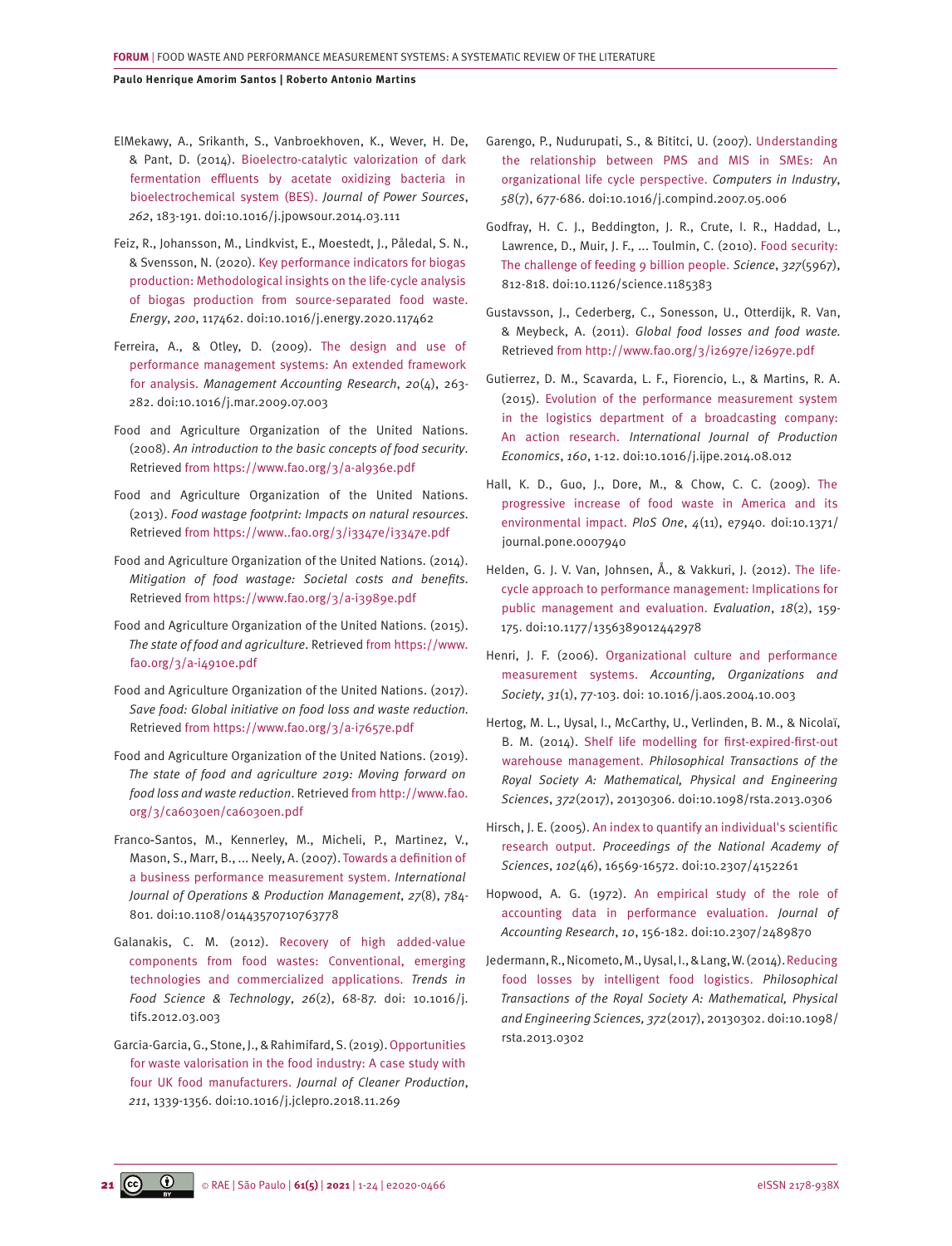- <span id="page-21-0"></span>[Kaipia, R., Dukovska‐Popovska, I., & Loikkanen, L. \(2013\).](https://www.deepdyve.com/lp/emerald-publishing/creating-sustainable-fresh-food-supply-chains-through-waste-reduction-XpNch6Og8j) [Creating sustainable fresh food supply chains through waste](https://www.deepdyve.com/lp/emerald-publishing/creating-sustainable-fresh-food-supply-chains-through-waste-reduction-XpNch6Og8j)  reduction. *[International Journal of Physical Distribution](https://www.deepdyve.com/lp/emerald-publishing/creating-sustainable-fresh-food-supply-chains-through-waste-reduction-XpNch6Og8j)  & Logistics Management* , *43*[\(3\), 262-276. doi:10.1108/](https://www.deepdyve.com/lp/emerald-publishing/creating-sustainable-fresh-food-supply-chains-through-waste-reduction-XpNch6Og8j) [IJPDLM-11-2011-0200](https://www.deepdyve.com/lp/emerald-publishing/creating-sustainable-fresh-food-supply-chains-through-waste-reduction-XpNch6Og8j)
- Kaplan, R. S., & Norton, D. P. (1992). The balanced scorecard: Measures that drive performance. *Harvard Business Review*, *70*(1), 71-79. Retrieved from [https://www.hbs.edu/faculty/](https://www.hbs.edu/faculty/Pages/item.aspx?num=9161) [Pages/item.aspx?num=9161](https://www.hbs.edu/faculty/Pages/item.aspx?num=9161)
- Kaplan, R. S., & Norton, D. P. (1995) Putting the balanced scorecard to work. In D. G. Shaw, C. E. Schneier, R. W. Beatty, & L. S. Baird (Eds.), *Performance measurement, management, and appraisal sourcebook* (Vol. 66, pp. 66-79). Amherst, USA: Human Resource Development.
- [Kiran, E. U., Trzcinski, A. P., Ng, W. J., & Liu, Y. \(2014\).](https://dr.ntu.edu.sg/handle/10220/35794) [Bioconversion of food waste to energy: A review.](https://dr.ntu.edu.sg/handle/10220/35794) *Fuel*, *134*, [389-399. doi:10.1016/j.fuel.2014.05.074](https://dr.ntu.edu.sg/handle/10220/35794)
- [Kummu, M., Moel, H. De, Porkka, M., Siebert, S., Varis, O., & Ward,](https://www.sciencedirect.com/science/article/pii/S0048969712011862) [P. J. \(2012\). Lost food, wasted resources: Global food supply](https://www.sciencedirect.com/science/article/pii/S0048969712011862)  [chain losses and their impacts on freshwater, cropland, and](https://www.sciencedirect.com/science/article/pii/S0048969712011862)  fertiliser use. *[Science of the Total Environment](https://www.sciencedirect.com/science/article/pii/S0048969712011862)*, *438*, 477-489. [doi:10.1016/j.scitotenv.2012.08.092](https://www.sciencedirect.com/science/article/pii/S0048969712011862)
- [Liboni, L. B., Cezarino, L. O., Jabbour, C. J. C., Oliveira, B. G., &](http://eprints.lincoln.ac.uk/id/eprint/39685/)  [Stefanelli, N. O. \(2019\). Smart industry and the pathways to](http://eprints.lincoln.ac.uk/id/eprint/39685/)  [HRM 4.0: Implications for SCM](http://eprints.lincoln.ac.uk/id/eprint/39685/)*. Supply Chain Management: [An International Journal, 24](http://eprints.lincoln.ac.uk/id/eprint/39685/)*(1), 124-146. doi:10.1108/SCM-03- [2018-0150](http://eprints.lincoln.ac.uk/id/eprint/39685/)
- [Lopes, M. A., & Martins, R. A. \(2021\). Mapping the impacts of](https://latamt.ieeer9.org/index.php/transactions/article/view/4807)  [Industry 4.0 on performance measurement systems".](https://latamt.ieeer9.org/index.php/transactions/article/view/4807) *IEEE Latin America Transactions,* [19\(11\), 1912–1923. Retrieved from](https://latamt.ieeer9.org/index.php/transactions/article/view/4807)  [https://latamt.ieeer9.org/index.php/transactions/article/](https://latamt.ieeer9.org/index.php/transactions/article/view/4807) [view/4807](https://latamt.ieeer9.org/index.php/transactions/article/view/4807)
- Lundqvist, J., Fraiture, C. de, & Molden, D. (2008). *Saving water: From field to fork: Curbing losses and wastage in the food chain.* Stockholm, Sweden: Stockholm International Water Institute. Retrieved from
- [https://www.siwi.org/wp-content/uploads/2015/09/PB\\_From\\_](https://www.siwi.org/wp-content/uploads/2015/09/PB_From_Filed_to_fork_2008.pdf) Filed to fork 2008.pdf
- [Luo, J., Ji, C., Qiu, C., & Jia, F. \(2018\). Agri-food supply](file://C:\Users\denise.candido\Desktop\OneDrive  FGV\EDIÕES\RAE v61 n5 2021_Frum Food Waste\VERSO ORIGINAL\APROVADO PELOS AUTORES\Luo, J., Ji, C., Qiu, C., & Jia, F. (2018). Agri-food supply chain management: Bibliometric and content analyses. Sustainability, 10(5), 1573. doi:10.3390\su10051573)  [chain management: Bibliometric and content analyses.](file://C:\Users\denise.candido\Desktop\OneDrive - FGV\EDIÕES\RAE v61 n5 2021_Frum Food Waste\VERSO ORIGINAL\APROVADO PELOS AUTORES\Luo, J., Ji, C., Qiu, C., & Jia, F. (2018). Agri-food supply chain management: Bibliometric and content analyses. Sustainability, 10(5), 1573. doi:10.3390\su10051573) *Sustainability*, *10*[\(5\), 1573. doi:10.3390/su10051573](file://C:\Users\denise.candido\Desktop\OneDrive - FGV\EDIÕES\RAE v61 n5 2021_Frum Food Waste\VERSO ORIGINAL\APROVADO PELOS AUTORES\Luo, J., Ji, C., Qiu, C., & Jia, F. (2018). Agri-food supply chain management: Bibliometric and content analyses. Sustainability, 10(5), 1573. doi:10.3390\su10051573)
- [Maestrini, V., Maccarrone, P., Caniato, F., & Luzzini, D. \(2018\).](https://onlinelibrary.wiley.com/doi/10.1111/j.1745-493X.2002.tb00118.x) [Supplier performance measurement systems: Communication](https://onlinelibrary.wiley.com/doi/10.1111/j.1745-493X.2002.tb00118.x)  and reaction modes. *[Industrial Marketing Management](https://onlinelibrary.wiley.com/doi/10.1111/j.1745-493X.2002.tb00118.x)*, *74*, 298-308. doi: [10.1016/j.indmarman.2018.07.002](https://onlinelibrary.wiley.com/doi/10.1111/j.1745-493X.2002.tb00118.x)
- [Mahama, H. \(2006\). Management control systems, cooperation](https://www.sciencedirect.com/science/article/abs/pii/S104450050600014X) [and performance in strategic supply relationships: A survey in](https://www.sciencedirect.com/science/article/abs/pii/S104450050600014X) the mines. *[Management Accounting Research](https://www.sciencedirect.com/science/article/abs/pii/S104450050600014X)*, *17*(3), 315-339. doi: [10.1016/j.mar.2006.03.002](https://www.sciencedirect.com/science/article/abs/pii/S104450050600014X)
- [Melnyk, S. A., Bititci, U., Platts, K., Tobias, J., & Andersen, B.](http://publications.eng.cam.ac.uk/635857/)  [\(2014\). Is performance measurement and management fit for](http://publications.eng.cam.ac.uk/635857/) the future? *[Management Accounting Research](http://publications.eng.cam.ac.uk/635857/)*, *25*(2), 173-186. [doi:10.1016/j.mar.2013.07.007](http://publications.eng.cam.ac.uk/635857/)
- [Menna, F. De, Dietershagen, J., Loubiere, M., & Vittuari, M. \(2018\).](file://C:\Users\denise.candido\Desktop\OneDrive  FGV\EDIÕES\RAE v61 n5 2021_Frum Food Waste\VERSO%20ORIGINAL\APROVADO%20PELOS%20AUTORES\Menna, F. De, Dietershagen, J., Loubiere, M., & Vittuari, M. (2018). Life cycle costing of food waste: A review of methodological approaches. Waste Management, 73, 1-13. doi:10.1016\j.wasman.2017.12.032)  [Life cycle costing of food waste: A review of methodological](file://C:\Users\denise.candido\Desktop\OneDrive - FGV\EDIÕES\RAE v61 n5 2021_Frum Food Waste\VERSO%20ORIGINAL\APROVADO%20PELOS%20AUTORES\Menna, F. De, Dietershagen, J., Loubiere, M., & Vittuari, M. (2018). Life cycle costing of food waste: A review of methodological approaches. Waste Management, 73, 1-13. doi:10.1016\j.wasman.2017.12.032)  approaches. *Waste Management*, *73*[, 1-13. doi:10.1016/j.](file://C:\Users\denise.candido\Desktop\OneDrive - FGV\EDIÕES\RAE v61 n5 2021_Frum Food Waste\VERSO%20ORIGINAL\APROVADO%20PELOS%20AUTORES\Menna, F. De, Dietershagen, J., Loubiere, M., & Vittuari, M. (2018). Life cycle costing of food waste: A review of methodological approaches. Waste Management, 73, 1-13. doi:10.1016\j.wasman.2017.12.032) [wasman.2017.12.032](file://C:\Users\denise.candido\Desktop\OneDrive - FGV\EDIÕES\RAE v61 n5 2021_Frum Food Waste\VERSO%20ORIGINAL\APROVADO%20PELOS%20AUTORES\Menna, F. De, Dietershagen, J., Loubiere, M., & Vittuari, M. (2018). Life cycle costing of food waste: A review of methodological approaches. Waste Management, 73, 1-13. doi:10.1016\j.wasman.2017.12.032)
- Mirabella, N., Castellani, V., & Sala, S. (2014). Current options for the valorization of food manufacturing waste: A review. *Journal of Cleaner Production*, *65*, 28-41. doi:10.1016/j. jclepro.2013.10.051
- [Mishra, D., Gunasekaran, A., Papadopoulos, T., & Dubey, R.](https://www.emerald.com/insight/content/doi/10.1108/BIJ-08-2017-0224/full/html)  [\(2018\). Supply chain performance measures and metrics: A](https://www.emerald.com/insight/content/doi/10.1108/BIJ-08-2017-0224/full/html) bibliometric study. *[Benchmarking: An International Journal,](https://www.emerald.com/insight/content/doi/10.1108/BIJ-08-2017-0224/full/html) 25* [\(3\), 932-967. doi:10.1108](https://www.emerald.com/insight/content/doi/10.1108/BIJ-08-2017-0224/full/html)*/BIJ-08-2017-022[4](https://repositorio.usp.br/item/002969992)*
- [Morioka, S. N., Iritani, D. R., Ometto, A. R., & Carvalho, M. M.](https://repositorio.usp.br/item/002969992)  [D. \(2018\). Revisão sistemática da literatura sobre medição](https://repositorio.usp.br/item/002969992)  [de desempenho de sustentabilidade corporativa: Uma](https://repositorio.usp.br/item/002969992) [discussão sobre contribuições e lacunas.](https://repositorio.usp.br/item/002969992) *Gestão & Produção*, *25*[\(2\), 284-303. doi:10.1590/0104-530x2720-18](https://repositorio.usp.br/item/002969992)
- Moustafa, G. Y., Galal, N. M., & El-Kilany, K. S. (2018, December). *Sustainable dynamic pricing for perishable food with stochastic demand.* In IEEE International Conference on Industrial Engineering and Engineering Management (IEEM). Bangkok, Thailand.
- [Naidoo, M., & Gasparatos, A. \(2018\). Corporate environmental](https://www.sciencedirect.com/science/article/abs/pii/S0959652618326040)  [sustainability in the retail sector: Drivers, strategies and](https://www.sciencedirect.com/science/article/abs/pii/S0959652618326040) performance measurement. *[Journal of Cleaner Production](https://www.sciencedirect.com/science/article/abs/pii/S0959652618326040)*, *203*[, 125-142. doi:10.1016/j.jclepro.2018.08.253](https://www.sciencedirect.com/science/article/abs/pii/S0959652618326040)
- [Neely, A. \(1999\). The performance measurement revolution:](https://www.emerald.com/insight/content/doi/10.1108/01443579910247437/full/html) [Why now and what next?](https://www.emerald.com/insight/content/doi/10.1108/01443579910247437/full/html) *International Journal of [Operations & Production Management](https://www.emerald.com/insight/content/doi/10.1108/01443579910247437/full/html)*, 19(2), 205-228. [doi:10.1108/01443579910247437](https://www.emerald.com/insight/content/doi/10.1108/01443579910247437/full/html)
- [Neely, A., Gregory, M., & Platts, K. \(1995\). Performance](https://courses.ie.bilkent.edu.tr/ie102/wp-content/uploads/sites/11/2017/02/Neely-et-al-2005.pdf)  [measurement system design: A literature review and research](https://courses.ie.bilkent.edu.tr/ie102/wp-content/uploads/sites/11/2017/02/Neely-et-al-2005.pdf) agenda. International *[Journal of Operations & Production](https://courses.ie.bilkent.edu.tr/ie102/wp-content/uploads/sites/11/2017/02/Neely-et-al-2005.pdf) Management*, *15*[\(4\), 80-116. doi:10.1108/01443579510083622](https://courses.ie.bilkent.edu.tr/ie102/wp-content/uploads/sites/11/2017/02/Neely-et-al-2005.pdf)
- [Nudurupati, S. S., Bititci, U. S., Kumar, V., & Chan, F. T. \(2011\).](https://core.ac.uk/download/pdf/96726995.pdf)  [State of the art literature review on performance measurement.](https://core.ac.uk/download/pdf/96726995.pdf)  *[Computers & Industrial Engineering](https://core.ac.uk/download/pdf/96726995.pdf)*, *60*(2), 279-290. doi: [10.1016/j.cie.2010.11.010](https://core.ac.uk/download/pdf/96726995.pdf)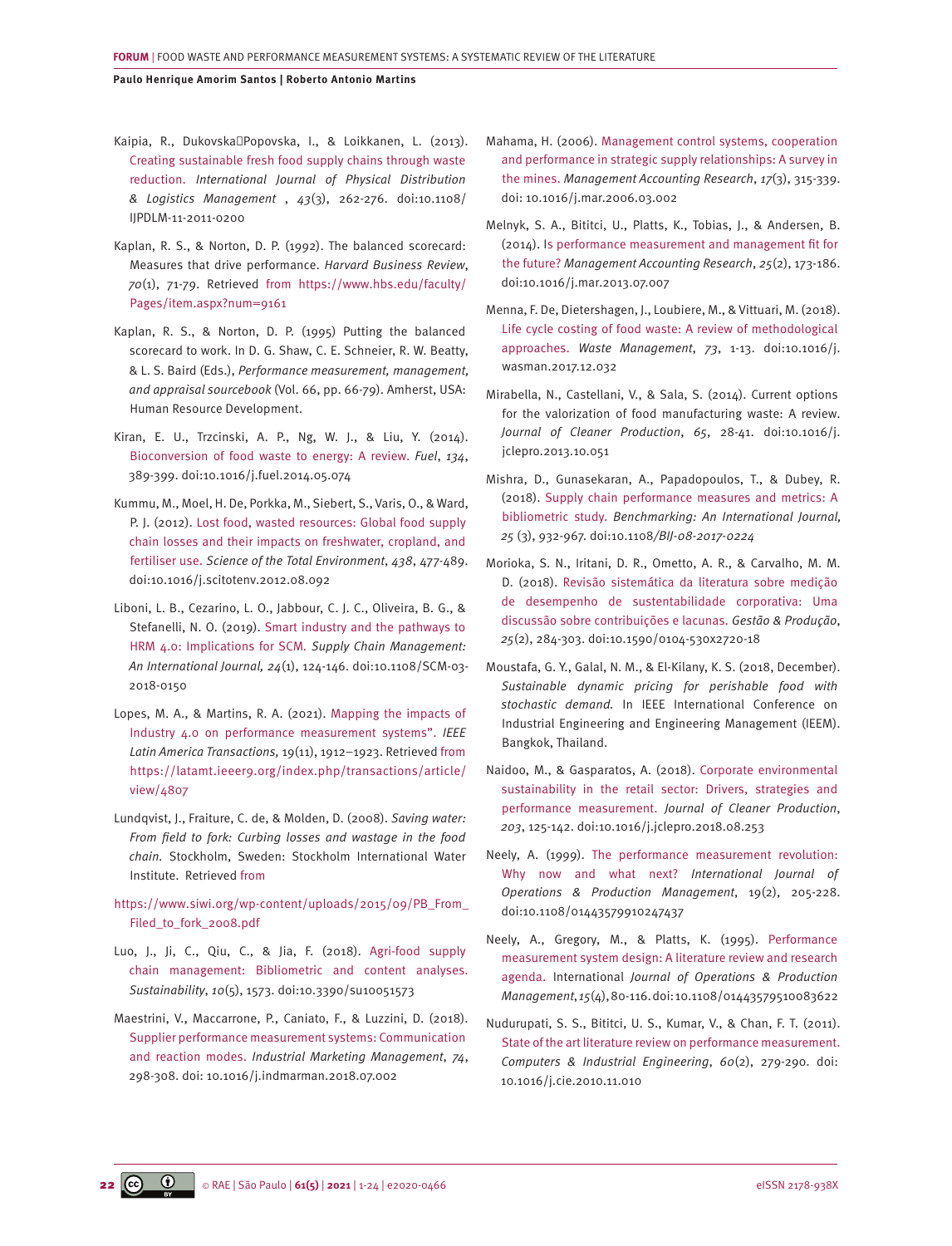- <span id="page-22-0"></span>[Nudurupati, S. S., Tebboune, S., & Hardman, J. \(2016\).](https://www.tandfonline.com/doi/pdf/10.1080/09537287.2015.1092611) [Contemporary performance measurement and management](https://www.tandfonline.com/doi/pdf/10.1080/09537287.2015.1092611)  (PMM) in digital economies. *[Production Planning & Control](https://www.tandfonline.com/doi/pdf/10.1080/09537287.2015.1092611)*, *27*[\(3\), 226-235. doi:10.1080/09537287.2015.1092611](https://www.tandfonline.com/doi/pdf/10.1080/09537287.2015.1092611)
- [Oelofse, S. H., & Nahman, A. \(2013\). Estimating the magnitude of](https://journals.sagepub.com/doi/abs/10.1177/0734242X12457117)  [food waste generated in South Africa.](https://journals.sagepub.com/doi/abs/10.1177/0734242X12457117) *Waste Management & Research*, *31*[\(1\), 80-86. doi:10.1177/0734242X12457117](https://journals.sagepub.com/doi/abs/10.1177/0734242X12457117)
- [Orjuela-Castro, J. A., Orejuela-Cabrera, J. P., & Adarme-Jaimes, W.](http://www.jiem.org/index.php/jiem/article/view/2770) [\(2019\). Last mile logistics in mega-cities for perishable fruits.](http://www.jiem.org/index.php/jiem/article/view/2770) *[Journal of Industrial Engineering and Management](http://www.jiem.org/index.php/jiem/article/view/2770)*, *12*(2), 318-327. [doi:10.3926/jiem.2770](http://www.jiem.org/index.php/jiem/article/view/2770)
- [Papargyropoulou, E., Lozano, R., Steinberger, J. K., Wright, N., &](https://www.sciencedirect.com/science/article/abs/pii/S0959652614003680)  [Ujang, Z. bin. \(2014\). The food waste hierarchy as a framework](https://www.sciencedirect.com/science/article/abs/pii/S0959652614003680)  [for the management of food surplus and food waste.](https://www.sciencedirect.com/science/article/abs/pii/S0959652614003680) *[Journal of Cleaner Production](https://www.sciencedirect.com/science/article/abs/pii/S0959652614003680)*, *76*, 106-115. doi:10.1016/j. [jclepro.2014.04.020](https://www.sciencedirect.com/science/article/abs/pii/S0959652614003680)
- [Parfitt, J., Barthel, M., & Macnaughton, S. \(2010\). Food waste](https://royalsocietypublishing.org/doi/10.1098/rstb.2010.0126)  [within food supply chains: Quantification and potential](https://royalsocietypublishing.org/doi/10.1098/rstb.2010.0126)  for change to 2050. *[Philosophical Transactions of the](https://royalsocietypublishing.org/doi/10.1098/rstb.2010.0126)  [Royal Society B: Biological Sciences](https://royalsocietypublishing.org/doi/10.1098/rstb.2010.0126)*, *365*(1554), 3065-3081. [doi:10.2307/20752997](https://royalsocietypublishing.org/doi/10.1098/rstb.2010.0126)
- [Pauer, E., Wohner, B., Heinrich, V., & Tacker, M. \(2019\). Assessing](https://royalsocietypublishing.org/doi/10.1098/rstb.2010.0126)  [the environmental sustainability of food packaging: An](https://royalsocietypublishing.org/doi/10.1098/rstb.2010.0126)  [extended life cycle assessment including packaging](https://royalsocietypublishing.org/doi/10.1098/rstb.2010.0126)[related food losses and waste and circularity assessment.](https://royalsocietypublishing.org/doi/10.1098/rstb.2010.0126) *Sustainability*, *11*[\(3\), 925. doi:10.3390/su11030925](https://royalsocietypublishing.org/doi/10.1098/rstb.2010.0126)
- [Pirani, S. I., & Arafat, H. A. \(2016\). Reduction of food waste](https://www.sciencedirect.com/science/article/abs/pii/S095965261501077X)  [generation in the hospitality industry.](https://www.sciencedirect.com/science/article/abs/pii/S095965261501077X) *Journal of Cleaner Production*, *132*, 129-145. [doi:10.1016/j.jclepro.2015.07.146](https://www.sciencedirect.com/science/article/abs/pii/S095965261501077X)
- [Raak, N., Symmank, C., Zahn, S., Aschemann-Witzel, J., &](https://www.sciencedirect.com/science/article/abs/pii/S0956053X16307644?via%3Dihub)  [Rohm, H. \(2017\). Processing-and product-related causes](https://www.sciencedirect.com/science/article/abs/pii/S0956053X16307644?via%3Dihub)  [for food waste and implications for the food supply](https://www.sciencedirect.com/science/article/abs/pii/S0956053X16307644?via%3Dihub)  chain. *[Waste Management](https://www.sciencedirect.com/science/article/abs/pii/S0956053X16307644?via%3Dihub)*, *61*, 461-472. doi:10.1016/j. [wasman.2016.12.027](https://www.sciencedirect.com/science/article/abs/pii/S0956053X16307644?via%3Dihub)
- [Rezaei, M., Shirazi, M. A., & Karimi, B. \(2017\). IoT-based](https://www.emerald.com/insight/content/doi/10.1108/IMDS-08-2016-0331/full/html)  [framework for performance measurement](https://www.emerald.com/insight/content/doi/10.1108/IMDS-08-2016-0331/full/html)*. Industrial [Management & Data Systems, 117](https://www.emerald.com/insight/content/doi/10.1108/IMDS-08-2016-0331/full/html)*(4), 688-712. doi: 10.1108/ [IMDS-08-2016-0331](https://www.emerald.com/insight/content/doi/10.1108/IMDS-08-2016-0331/full/html)
- Searchinger, T., Waite, R., Hanson, C., Ranganathan, J., Dumas, P., & Matthews, E. (2018). *Creating a sustainable food future: A menu of solutions to feed nearly 10 billion people by 2050.* World Resources Institute. Retrieved from [https://www.wri.](https://www.wri.org/research/creating-sustainable-food-future) [org/research/creating-sustainable-food-future](https://www.wri.org/research/creating-sustainable-food-future)
- [Sel, Ç., Pınarbaşı, M., Soysal, M., & Çimen, M. \(2017\). A green](https://www.sciencedirect.com/science/article/abs/pii/S0959652617318176)  [model for the catering industry under demand uncertainty.](https://www.sciencedirect.com/science/article/abs/pii/S0959652617318176) *[Journal of Cleaner Production](https://www.sciencedirect.com/science/article/abs/pii/S0959652617318176)*, *167*, 459-472. doi:10.1016/j. [jclepro.2017.08.100](https://www.sciencedirect.com/science/article/abs/pii/S0959652617318176)
- Simons, R., Russ-Eft, D., Preskill, H., Tejada, R. A., Negrini, S. D., Corrales, M. M., ... Román, I. (2000). *Performance measurement and control systems for implementing strategy* (N. D10 276). Tegucigalpa, Honduras: IICA.
- [Simons, T. \(1995\). Top management team consensus,](https://journals.aom.org/toc/amproc/1995/1)  [heterogeneity, and debate as contingent predictors of](https://journals.aom.org/toc/amproc/1995/1) [company performance: The complimentarity of group structure](https://journals.aom.org/toc/amproc/1995/1)  and process. In *[Academy of Management Proceedings,](https://journals.aom.org/toc/amproc/1995/1) 1995*[\(1\), 62-66. doi:10.5465/AMBPP.1995.17536282](https://journals.aom.org/toc/amproc/1995/1)
- [Soysal, M., Bloemhof-Ruwaard, J. M., Haijema, R., & Vorst, J. G.](https://www.sciencedirect.com/science/article/abs/pii/S030505481630020X)  [van der. \(2018\). Modeling a green inventory routing problem](https://www.sciencedirect.com/science/article/abs/pii/S030505481630020X) [for perishable products with horizontal collaboration.](https://www.sciencedirect.com/science/article/abs/pii/S030505481630020X)  *[Computers & Operations Research](https://www.sciencedirect.com/science/article/abs/pii/S030505481630020X)*, *89*, 168-182. doi:10.1016/j. [cor.2016.02.003](https://www.sciencedirect.com/science/article/abs/pii/S030505481630020X)
- [Steur, H. De, Wesana, J., Dora, M. K., Pearce, D., & Gellynck,](https://biblio.ugent.be/publication/8500183)  [X. \(2016\). Applying value stream mapping to reduce](https://biblio.ugent.be/publication/8500183)  [food losses and wastes in supply chains: A systematic](https://biblio.ugent.be/publication/8500183) review. *Waste Management*, *58*[, 359-368. doi:10.1016/j.](https://biblio.ugent.be/publication/8500183) [wasman.2016.08.025](https://biblio.ugent.be/publication/8500183)
- Stuart, T. (2009). *Waste: Uncovering the global food scandal*. W. W. Norton & Company. New York, Estados Unidos.
- [Szymczak, M., Ryciuk, U., Leończuk, D., Piotrowicz, W., Witkowski,](https://onlinelibrary.wiley.com/doi/10.1016/j.jom.2005.01.002)  [K., Nazarko, J., & Jakuszewicz, J. \(2018\). Key factors for](https://onlinelibrary.wiley.com/doi/10.1016/j.jom.2005.01.002) [information integration in the supply chain–measurement,](https://onlinelibrary.wiley.com/doi/10.1016/j.jom.2005.01.002)  [technology and information characteristics.](https://onlinelibrary.wiley.com/doi/10.1016/j.jom.2005.01.002) *Journal of [Business Economics and Management](https://onlinelibrary.wiley.com/doi/10.1016/j.jom.2005.01.002)*, *19*(5), 759-776. doi. [org/10.3846/jbem.2018.6359](https://onlinelibrary.wiley.com/doi/10.1016/j.jom.2005.01.002)
- [Tscharntke, T., Clough, Y., Wanger, T. C., Jackson, L., Motzke, I.,](https://www.sciencedirect.com/science/article/abs/pii/S0006320712000821)  Perfecto, I., ... Whitbread, A. (2012). Global food security, [biodiversity conservation and the future of agricultural](https://www.sciencedirect.com/science/article/abs/pii/S0006320712000821)  intensification. *[Biological Conservation](https://www.sciencedirect.com/science/article/abs/pii/S0006320712000821)*, *151*(1), 53-59. [doi:10.1016/j.biocon.2012.01.068](https://www.sciencedirect.com/science/article/abs/pii/S0006320712000821)
- Waarts, Y. R., Eppink, M., Oosterkamp, E. B., Hiller, S. R. C. H., Sluis, A. A. Van Der, & Timmermans, T. (2011). *Reducing food waste: Obstacles experienced in legislation and regulations* (N. 2011-059). Landbouw-Economisch Institut (LEI), Wageningen University and Research Centre (WUR). Wageningen, Países Baixos.
- [Wamba, S. F., Akter, S., Edwards, A., Chopin, G., & Gnanzou, D.](https://www.sciencedirect.com/science/article/abs/pii/S0925527314004253?via%3Dihub)  [\(2015\). How 'big data' can make big impact: Findings from a](https://www.sciencedirect.com/science/article/abs/pii/S0925527314004253?via%3Dihub) [systematic review and a longitudinal case study.](https://www.sciencedirect.com/science/article/abs/pii/S0925527314004253?via%3Dihub) *International [Journal of Production Economics](https://www.sciencedirect.com/science/article/abs/pii/S0925527314004253?via%3Dihub)*, *165*, 234-246. doi:10.1016/j. [ijpe.2014.12.031](https://www.sciencedirect.com/science/article/abs/pii/S0925527314004253?via%3Dihub)
- [West, P. C., Gerber, J. S., Engstrom, P. M., Mueller, N. D., Brauman,](https://journal.hep.com.cn/fase/EN/10.15302/J-FASE-2018230)  [K. A., Carlson, K. M., ... Siebert, S. \(2014\). Leverage points for](https://journal.hep.com.cn/fase/EN/10.15302/J-FASE-2018230) [improving global food security and the environment.](https://journal.hep.com.cn/fase/EN/10.15302/J-FASE-2018230) *Science*, *345*[\(6194\), 325-328. doi:10.1126/science.1246067](https://journal.hep.com.cn/fase/EN/10.15302/J-FASE-2018230)